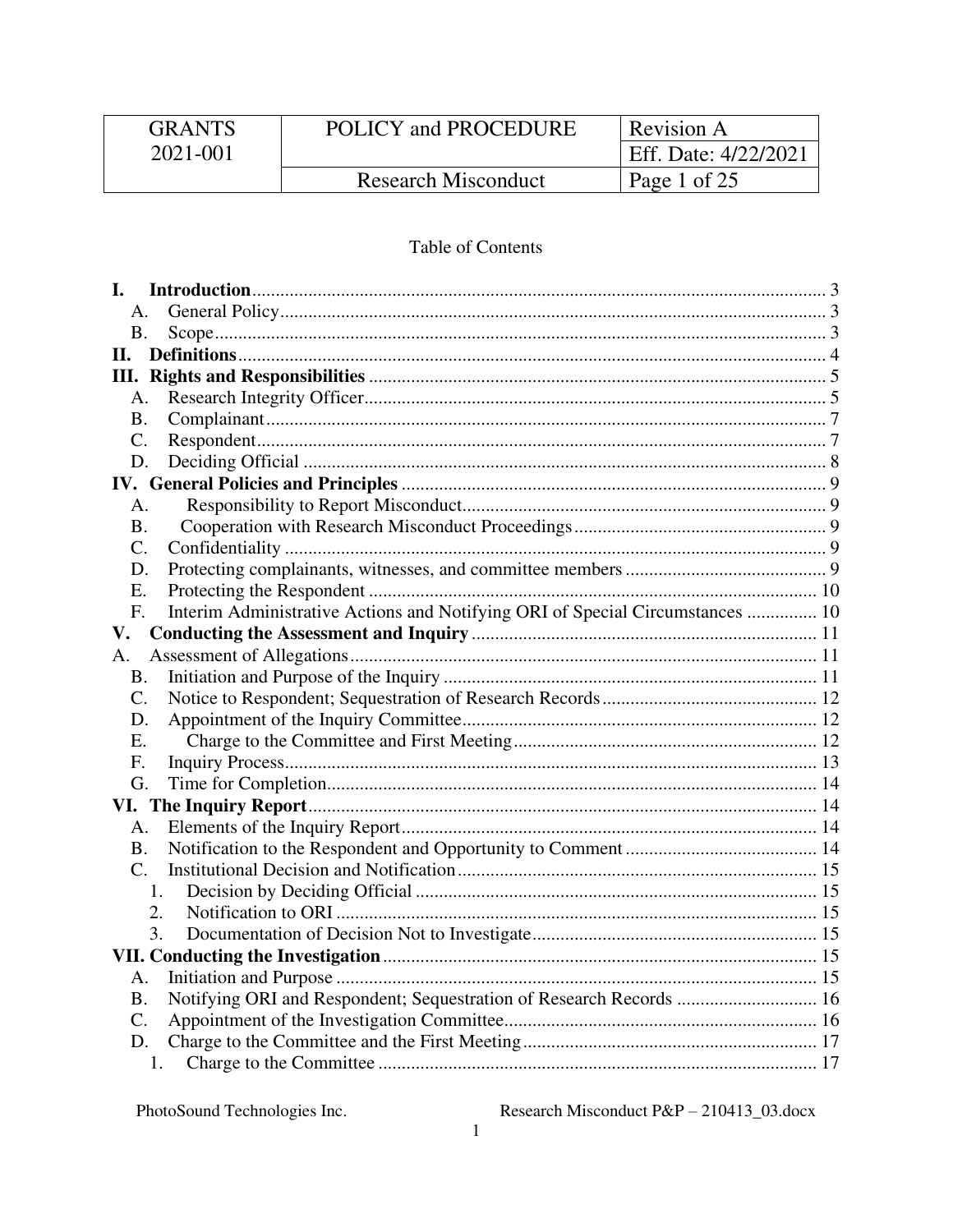| <b>GRANTS</b> | POLICY and PROCEDURE       | Revision A           |
|---------------|----------------------------|----------------------|
| 2021-001      |                            | Eff. Date: 4/22/2021 |
|               | <b>Research Misconduct</b> | Page 2 of 25         |

| $\mathcal{D}_{\alpha}$ |  |
|------------------------|--|
| Е.                     |  |
| F.                     |  |
| VIII.                  |  |
| A.                     |  |
| B.                     |  |
| 1.                     |  |
| 2.                     |  |
| 4.                     |  |
| $\mathbf{C}$           |  |
| D.                     |  |
| E.                     |  |
|                        |  |
| X.                     |  |
|                        |  |
| A.                     |  |
| B.                     |  |
| C.                     |  |
| D.                     |  |
|                        |  |

# **Appendix A—Research Integrity Officer Responsibilities**

**Attachment A – Timeline of Actions by Responsible Parties (Reference)**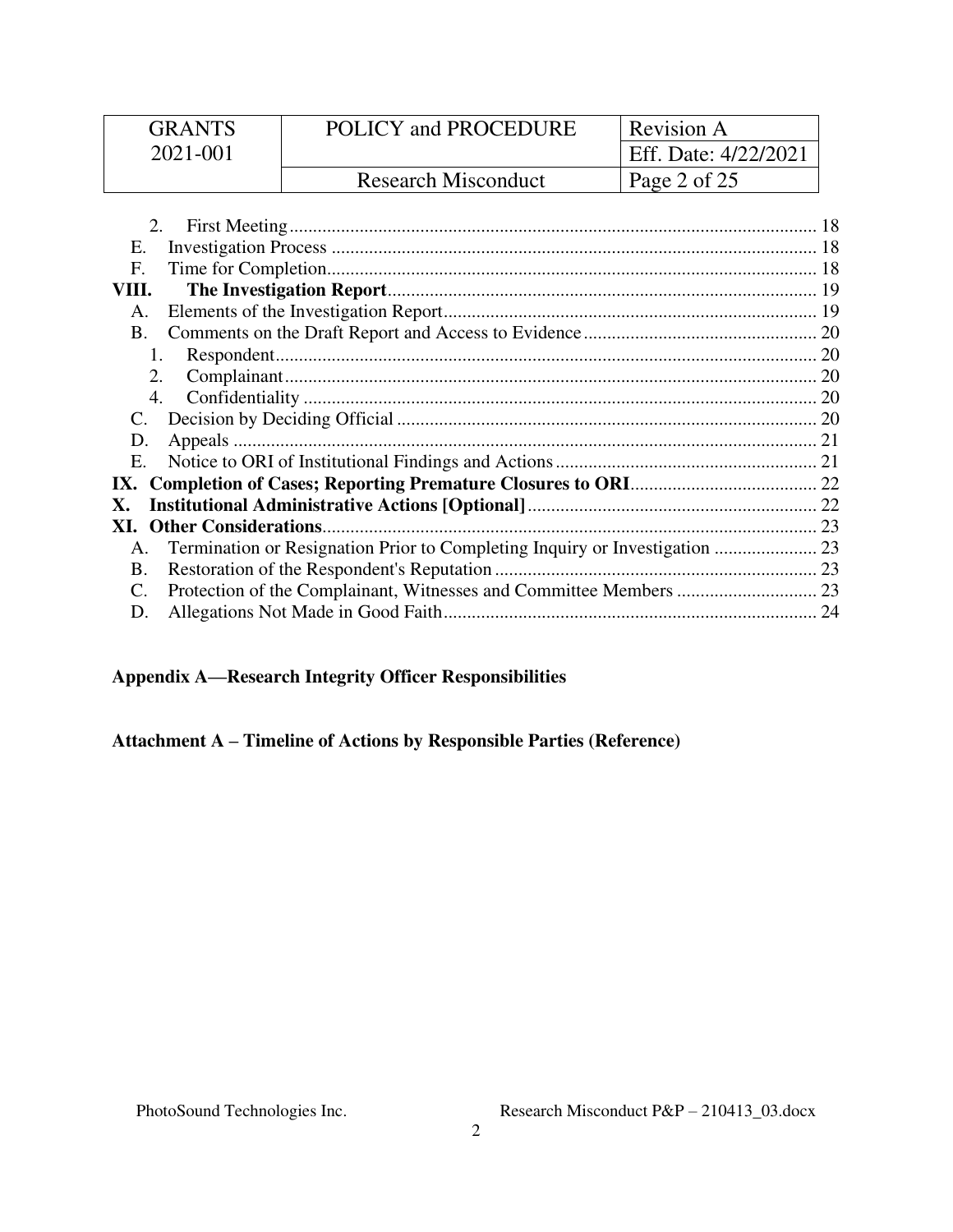| GRANTS   | POLICY and PROCEDURE       | Revision A           |
|----------|----------------------------|----------------------|
| 2021-001 |                            | Eff. Date: 4/22/2021 |
|          | <b>Research Misconduct</b> | Page 3 of 25         |

#### **I. Introduction**

## A. General Policy

<span id="page-2-1"></span><span id="page-2-0"></span>This policy and its procedures are to provide a means of identifying and reporting any occurrences of misconduct on the part of PhotoSound Technologies members and associates as they take part in research sponsored by U.S. government grants. It is also to provide a means for investigating and then reporting any such occurrences in research for non-government funded research so that the health and safety of the general public is not adversely affected by this misconduct.

While this procedure is derived from the U.S. Public Health Service (PHS) *Policies and Procedures on Research Misconduct*, as supplied by the Office of Research Integrity (ORI), it is intended to be used for any and all research conducted by PhotoSound Technologies, Inc. (PST), regardless of the funding, if the results of that research are to be attributed to PST and thereby published or promoted as such. In such cases, the steps for discovery and remediation will be the same as for PHS application, but with the exception that there will be no required communication with the U.S Department of Health and Human Services (HHS), PHS, or ORI, for information or action. However, this does not preclude the involvement of HHS or PHS if there is any reason to believe that the results of such research could affect the health or safety of the general public.

## B. Scope

<span id="page-2-2"></span>This statement of policy and procedures is intended to carry out the responsibilities of PhotoSound Technologies, Inc. (PST) under the Public Health Service (PHS) Policies on Research Misconduct, 42 CFR Part 93. This document applies to allegations of research misconduct (fabrication, falsification, or plagiarism in proposing, performing, or reviewing research, or in reporting research results) involving:

• 1. A person who, at the time of the alleged research misconduct, was employed by, was an agent of, or was affiliated by contract or agreement with PhotoSound Technologies, Inc.;<sup>1</sup> and

<sup>•</sup> Sections based on 42 CFR Part 93 have endnotes indicating the applicable section.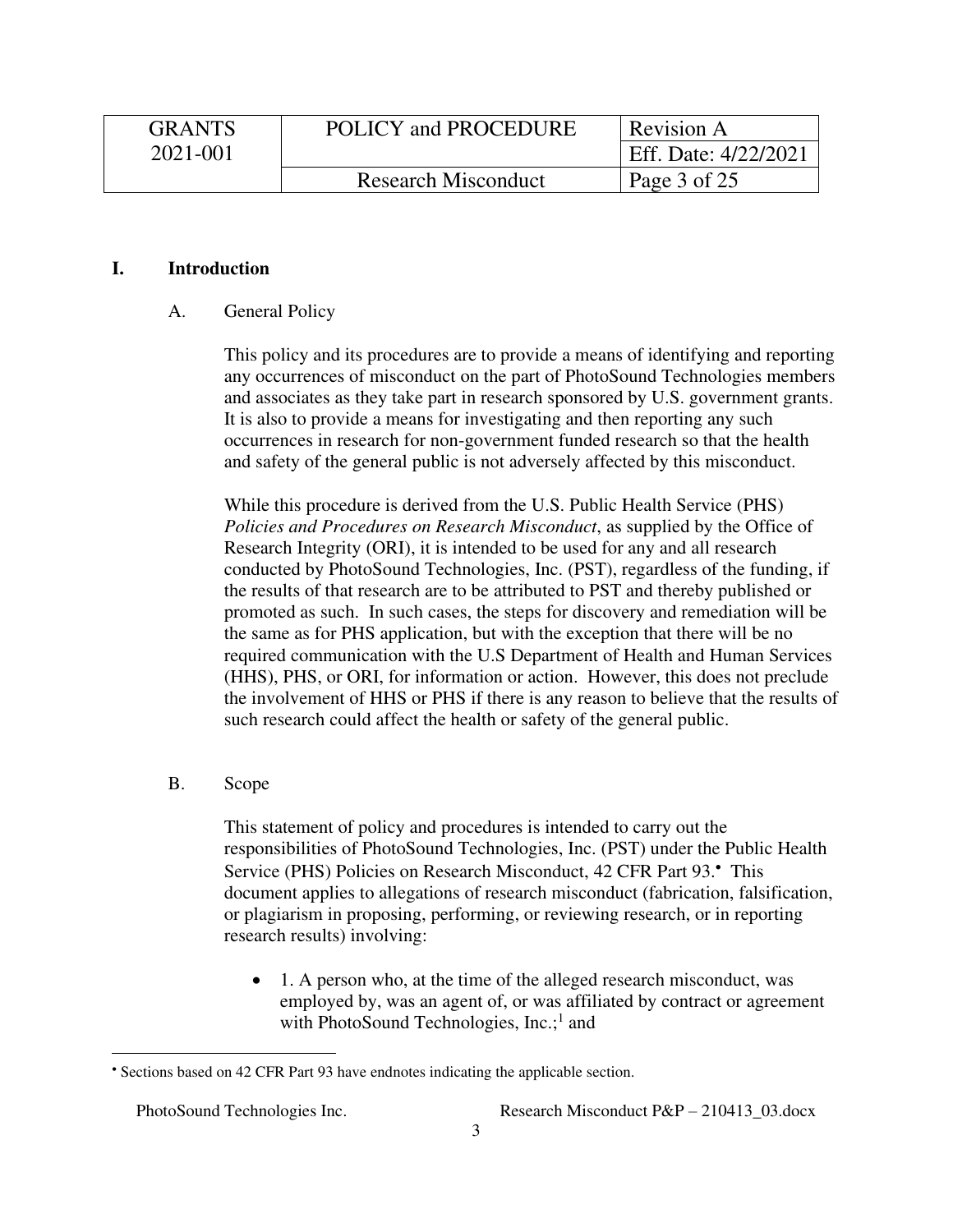| <b>GRANTS</b> | POLICY and PROCEDURE       | <b>Revision A</b>    |
|---------------|----------------------------|----------------------|
| 2021-001      |                            | Eff. Date: 4/22/2021 |
|               | <b>Research Misconduct</b> | Page 4 of 25         |

- 2. PHS supported biomedical or behavioral research, research training or activities related to that research or research training, such as the operation of tissue and data banks and the dissemination of research information, or,
- 3. Applications or proposals for PHS support for biomedical or behavioral research, research training or activities related to that research or research training, or
- (3) Plagiarism of research records produced in the course of PHS supported research, research training or activities related to that research or research training. This includes any research proposed, performed, reviewed, or reported, or any research record generated from that research, regardless of whether an application or proposal for PHS funds resulted in a grant, contract, cooperative agreement, or other form of PHS support.<sup>2</sup>

This statement of policy and procedures does not apply to authorship or collaboration disputes and applies only to allegations of research misconduct that occurred within six years of the date PST or HHS received the allegation, subject to the subsequent use, health or safety of the public, and grandfather exceptions in 42 CFR § 93.105(b).

# **II. Definitions**

<span id="page-3-0"></span> *Office of Research Integrity (ORI)* oversees and directs the Public Health Service (PHS) research integrity on behalf of the Secretary of Health and Human Services (HHS), not including the activities of the Food and Drug Administration.

*Deciding Official (DO)* means the PST official who makes final determinations on allegations of research misconduct and any resulting PST administrative actions. The Deciding Official will not be the same individual as the Research Integrity Officer and should have no direct prior involvement in PST's inquiry, investigation, or allegation assessment of any given allegation.

*Research Integrity Officer (RIO)* means the PST official responsible for: (1) assessing allegations of research misconduct to determine if they fall within the definition of research misconduct, are covered by 42 CFR Part 93, and warrant an inquiry on the basis that the allegation is sufficiently credible and specific so that potential evidence of research misconduct may be identified; (2) overseeing inquires and investigations; and (3) the other responsibilities described in this policy.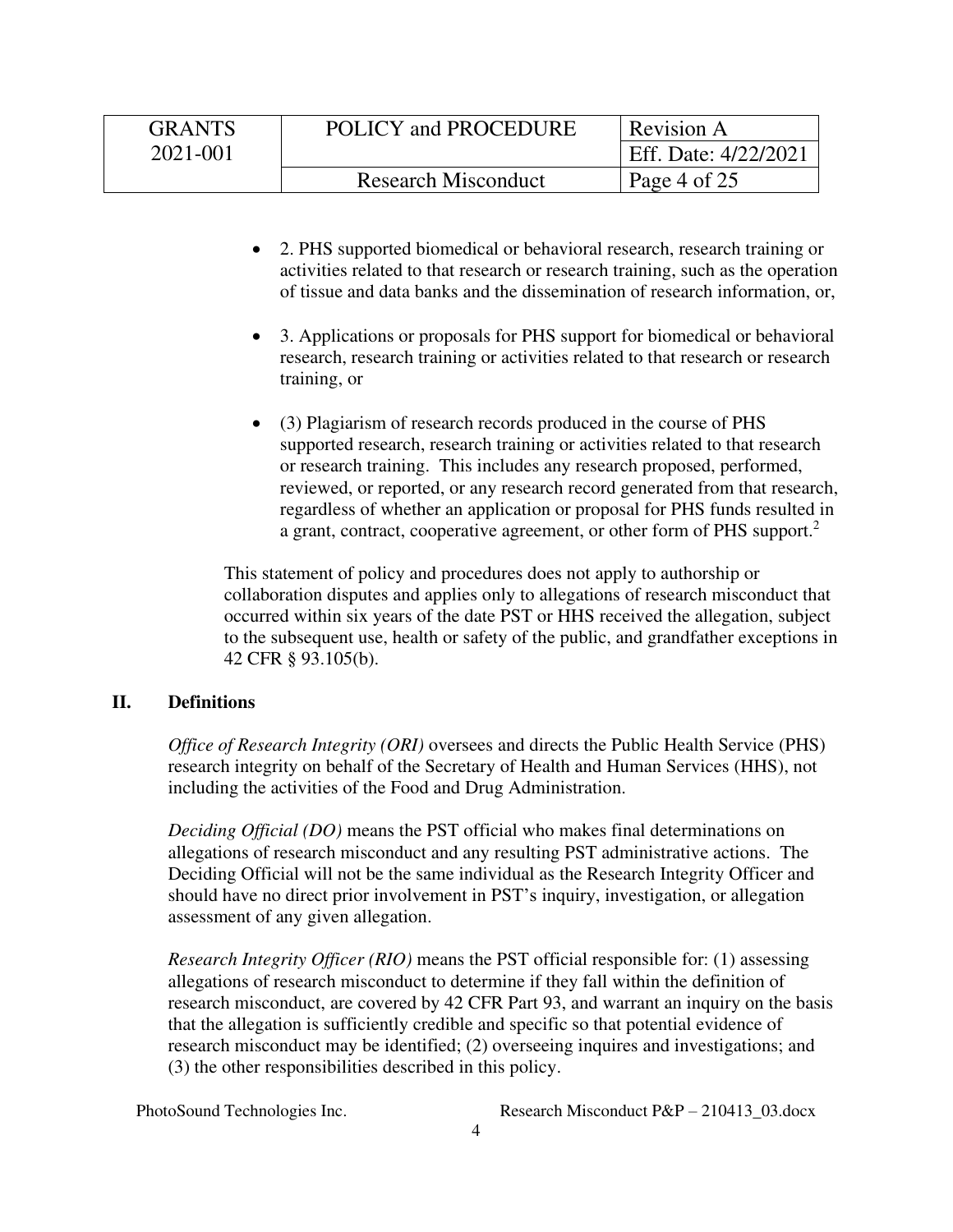| <b>GRANTS</b> | POLICY and PROCEDURE       | <b>Revision A</b>    |
|---------------|----------------------------|----------------------|
| 2021-001      |                            | Eff. Date: 4/22/2021 |
|               | <b>Research Misconduct</b> | Page 5 of 25         |

*Respondent* means a person against whom an allegation of research misconduct is directed or who is the subject of a research misconduct proceeding.

*Complainant* means a person who provides information about possible misconduct in the handling of research or research data. This person may be referred to as a "whistle blower" and must be protected against retaliation as defined and addressed in a separate PST Policy and Procedure.

*Inquiry* means the initial review of information from a complainant to determine if there is a reasonable possibility that the integrity of research has been compromised**.** 

*Investigation* means the thorough review of information from a complainant to determine if misconduct in research has actually occurred. This review will include supplemental documentation and witnesses to support or refute the allegation of misconduct.

## **III. Rights and Responsibilities**

A. Research Integrity Officer

<span id="page-4-1"></span><span id="page-4-0"></span>The CEO of PST will appoint the RIO who will have primary responsibility for implementation of the PST's policies and procedures on research misconduct. A detailed listing of the responsibilities of the RIO is set forth in Appendix A. These responsibilities include the following duties related to research misconduct proceedings:

- Consult confidentially with persons uncertain about whether to submit an allegation of research misconduct;
- Receive allegations of research misconduct;
- Assess each allegation of research misconduct in accordance with Section V.A. of this policy to determine whether it falls within the definition of research misconduct and warrants an inquiry;
- As necessary, take interim action and notify ORI of special circumstances, in accordance with Section IV.F. of this policy;
- Sequester research data and evidence pertinent to the allegation of research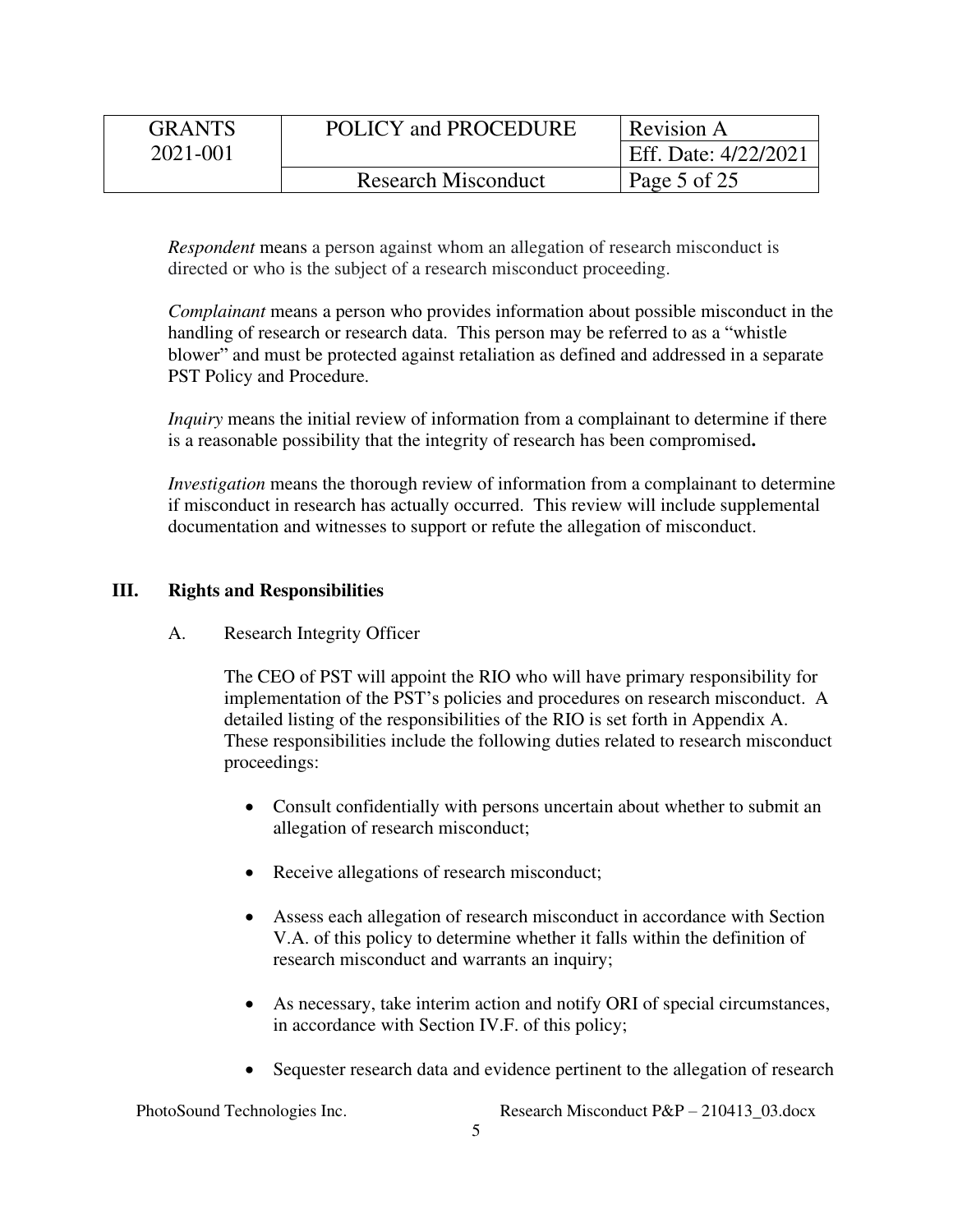| <b>GRANTS</b> | POLICY and PROCEDURE       | <b>Revision A</b>    |
|---------------|----------------------------|----------------------|
| 2021-001      |                            | Eff. Date: 4/22/2021 |
|               | <b>Research Misconduct</b> | Page 6 of 25         |

misconduct in accordance with Section V.C. of this policy and maintain it securely in accordance with this policy and applicable law and regulation;

- Provide confidentiality to those involved in the research misconduct proceeding as required by 42 CFR § 93.108, other applicable law, and PST policy;
- Notify the respondent and provide opportunities for him/her to review/ comment/respond to allegations, evidence, and committee reports in accordance with Section III.C. of this policy;
- Inform respondents, complainants, and witnesses of the procedural steps in the research misconduct proceeding;
- Appoint the chair and members of the inquiry and investigation committees, ensure that those committees are properly staffed and that there is expertise appropriate to carry out a thorough and authoritative evaluation of the evidence. If necessary, and at the discretion of the RIO, enlist the assistance of qualified individuals from outside the company; NOTE: For the purpose of this document, the term "committee" may, at the discretion of the RIO, be comprised of only one person.
- Determine whether each person involved in handling an allegation of research misconduct has an unresolved personal, professional, or financial conflict of interest and take appropriate action, including recusal, to ensure that no person with such conflict is involved in the research misconduct proceeding;
- In cooperation with other PST officials, take all reasonable and practical steps to protect or restore the positions and reputations of good faith complainants, witnesses, and committee members and counter potential or actual retaliation against them by respondents or other PST members;
- Keep the Deciding Official and others who need to know apprised of the progress of the review of the allegation of research misconduct;
- Notify and make reports to ORI as required by 42 CFR Part 93;
- Ensure that administrative actions taken by PST and ORI are enforced and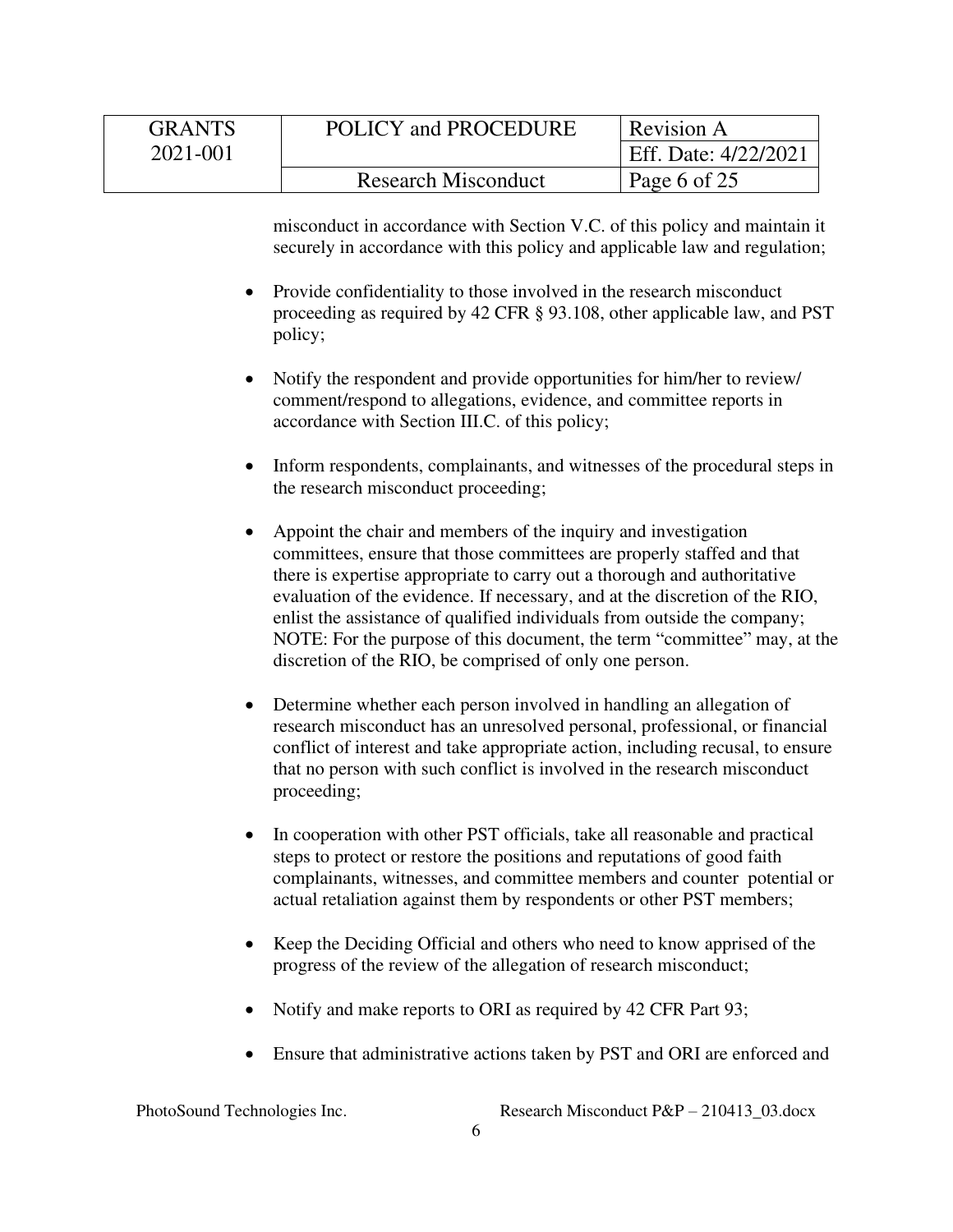| <b>GRANTS</b> | POLICY and PROCEDURE       | <b>Revision A</b>    |
|---------------|----------------------------|----------------------|
| 2021-001      |                            | Eff. Date: 4/22/2021 |
|               | <b>Research Misconduct</b> | Page 7 of 25         |

take appropriate action to notify other involved parties, such as sponsors, law enforcement agencies, professional societies, and licensing boards of those actions; and

- <span id="page-6-0"></span>• Maintain records of the research misconduct proceeding and make them available to ORI in accordance with Section VIII.F. of this policy.
- B. Complainant

The complainant is responsible for making allegations in good faith, maintaining confidentiality, and cooperating with the inquiry and investigation. As a matter of good practice, the complainant should be interviewed at the inquiry stage and given the transcript or recording of the interview for correction. The complainant must be interviewed during an investigation, and be given the transcript or recording of the interview for correction**. 3**

C. Respondent

<span id="page-6-1"></span>The respondent is responsible for maintaining confidentiality and cooperating with the conduct of an inquiry and investigation. The respondent is entitled to:

- A good faith effort from the RIO to notify the respondent in writing at the time of or before beginning an inquiry;<sup>4</sup>
- An opportunity to comment on the inquiry report and have his/her comments attached to the report;<sup>5</sup>
- Be notified of the outcome of the inquiry, and receive a copy of the inquiry report that includes a copy of, or refers to 42 CFR Part 93 and PST's policies and procedures on research misconduct;<sup>6</sup>
- Be notified in writing of the allegations to be investigated within a reasonable time after the determination that an investigation is warranted, but before the investigation begins (within 30 days after PST decides to begin an investigation), and be notified in writing of any new allegations, not addressed in the inquiry or in the initial notice of investigation, within a reasonable time after the determination to pursue those allegations;<sup>7</sup>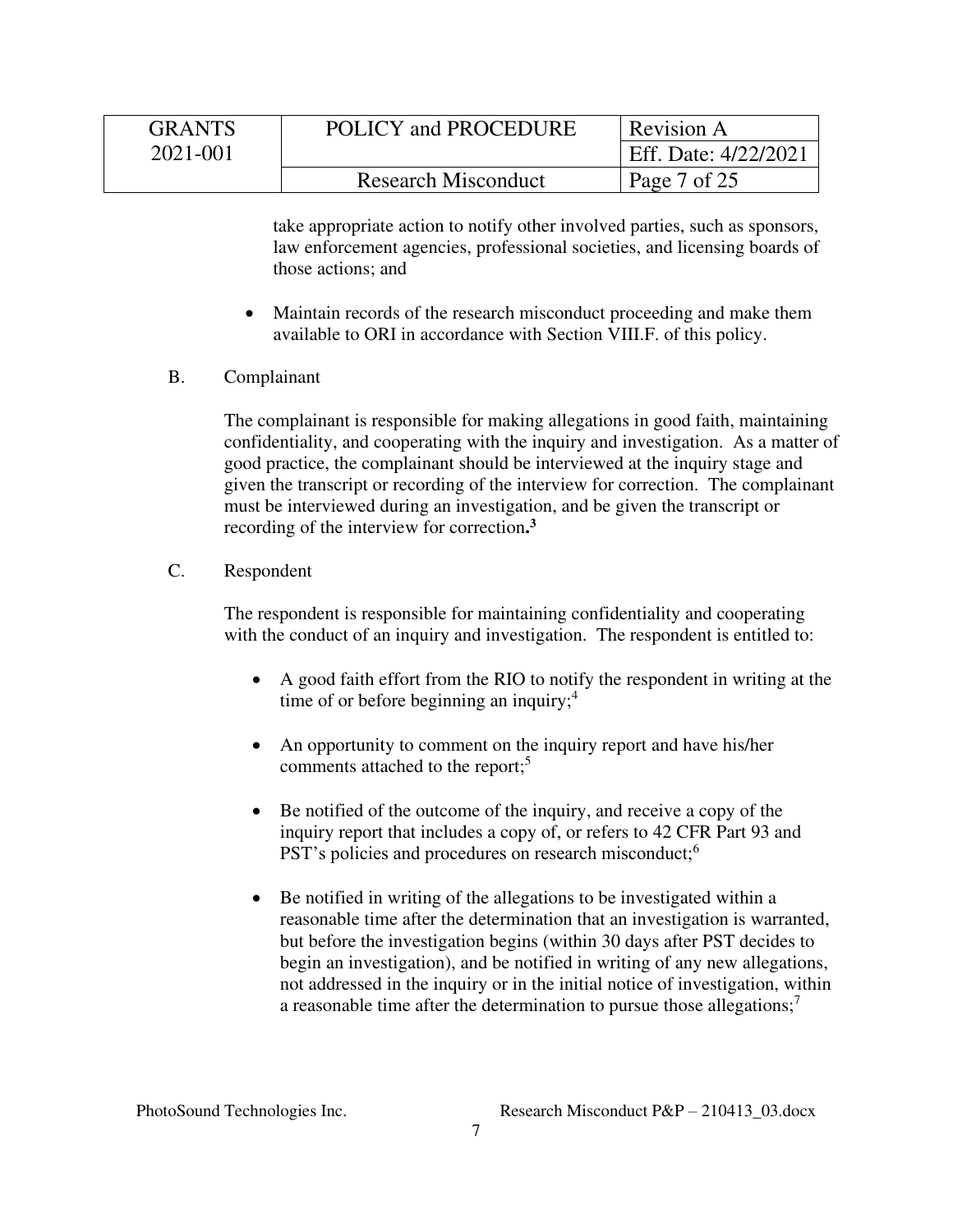| GRANTS   | POLICY and PROCEDURE       | <b>Revision A</b>    |
|----------|----------------------------|----------------------|
| 2021-001 |                            | Eff. Date: 4/22/2021 |
|          | <b>Research Misconduct</b> | Page 8 of 25         |

- Be interviewed during the investigation, have the opportunity to correct the recording or transcript, and have the corrected recording or transcript included in the record of the investigation;<sup>8</sup>
- Have interviewed during the investigation any witness who has been reasonably identified by the respondent as having information on relevant aspects of the investigation, have the recording or transcript provided to the witness for correction, and have the corrected recording or transcript included in the record of investigation;<sup>9</sup> and
- Receive a copy of the draft investigation report and, concurrently, a copy of, or supervised access to, the evidence on which the report is based, and be notified that any comments must be submitted within 30 days of the date on which the copy was received and that the comments will be considered by PST and addressed in the final report.<sup>10</sup>

The respondent should be given the opportunity to admit that research misconduct occurred and that he/she committed the research misconduct. With the advice of the RIO and/or other PST officials, the Deciding Official may terminate PST's review of an allegation that has been admitted, if PST's acceptance of the admission and any proposed settlement is approved by ORI.<sup>11</sup>

D. Deciding Official

<span id="page-7-0"></span>The DO will receive the inquiry report and after consulting with the RIO and/or other PST officials, decide whether an investigation is warranted under the criteria in 42 CFR § 93.307(d). Any finding that an investigation is warranted must be made in writing by the DO and must be provided to ORI, together with a copy of the inquiry report meeting the requirements of 42 CFR § 93.309, within 30 days of the finding. If it is found that an investigation is not warranted, the DO and the RIO will ensure that detailed documentation of the inquiry is retained for at least 7 years after termination of the inquiry, so that ORI may assess the reasons why the PST decided not to conduct an investigation.<sup>12</sup>

The DO will receive the investigation report and, after consulting with the RIO and/or other PST officials, decide the extent to which this PST accepts the findings of the investigation and, if research misconduct is found, decide what, if any, PST administrative actions are appropriate. The DO shall ensure that the final investigation report, the findings of the DO and a description of any pending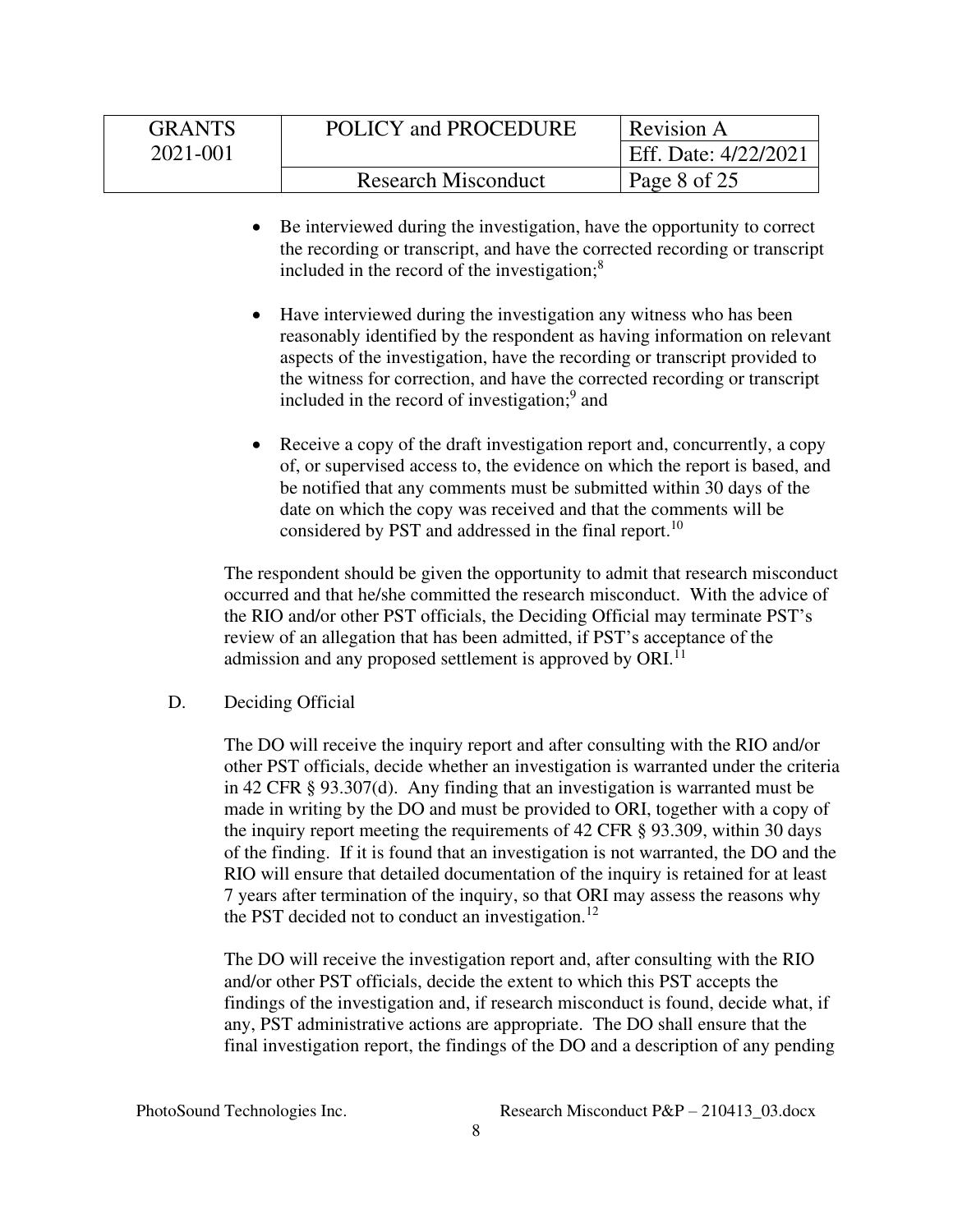| GRANTS.  | POLICY and PROCEDURE       | <b>Revision A</b>    |
|----------|----------------------------|----------------------|
| 2021-001 |                            | Eff. Date: 4/22/2021 |
|          | <b>Research Misconduct</b> | Page 9 of 25         |

<span id="page-8-0"></span>or completed administrative actions are provided to ORI, as required by 42 CFR § 93.315.

## **IV. General Policies and Principles**

A. Responsibility to Report Misconduct

<span id="page-8-1"></span>All PST members will report observed, suspected, or apparent research misconduct to the RIO or the CEO of PST. If an individual is unsure whether a suspected incident falls within the definition of research misconduct, he or she may meet with or contact the RIO to discuss the suspected research misconduct informally, which may include discussing it anonymously and/or hypothetically. If the circumstances described by the individual do not meet the definition of research misconduct, the RIO will refer the individual or allegation to other offices or officials with responsibility for resolving the problem.

At any time, a PST member may have confidential discussions and consultations with the RIO about concerns of possible misconduct and will be counseled about appropriate procedures for reporting allegations.

B. Cooperation with Research Misconduct Proceedings

<span id="page-8-2"></span>PST members will cooperate with the RIO and other PST officials in the review of allegations and the conduct of inquiries and investigations. PST members, including respondents, have an obligation to provide evidence relevant to research misconduct allegations to the RIO or other PST officials.

C. Confidentiality

<span id="page-8-4"></span><span id="page-8-3"></span>The RIO shall, as required by 42 CFR § 93.108 : (1) limit disclosure of the identity of respondents and complainants, and in some case witnesses, to those who need to know in order to carry out a thorough, competent, objective and fair research misconduct proceeding; and (2) except as otherwise prescribed by law, limit the disclosure of any records or evidence from which research subjects might be identified to those who need to know in order to carry out a research misconduct proceeding. The RIO should use written confidentiality agreements or other mechanisms to ensure that the recipient does not make any further disclosure of identifying information.

D. Protecting complainants, witnesses, and committee members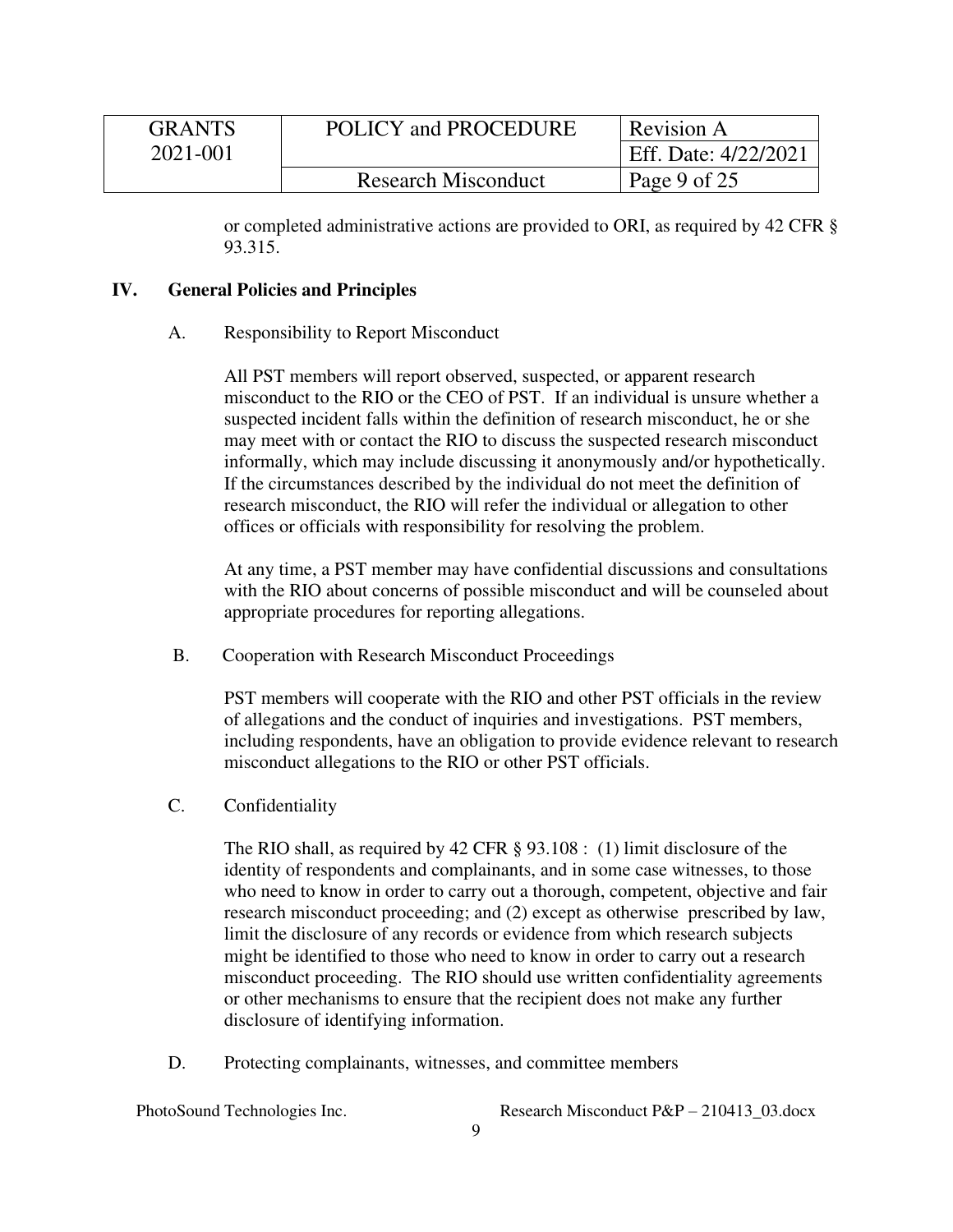| GRANTS-  | POLICY and PROCEDURE       | <b>Revision A</b>    |
|----------|----------------------------|----------------------|
| 2021-001 |                            | Eff. Date: 4/22/2021 |
|          | <b>Research Misconduct</b> | Page $10$ of $25$    |

PST members may not retaliate in any way against complainants, witnesses, or committee members. PST members should immediately report any alleged or apparent retaliation against complainants, witnesses or committee members to the RIO, who shall review the matter and, as necessary, make all reasonable and practical efforts to counter any potential or actual retaliation and protect and restore the position and reputation of the person against whom the retaliation is directed. Refer to the PST Whistleblower policy.

E. Protecting the Respondent

<span id="page-9-0"></span>As requested and as appropriate, the RIO and other PST officials shall make all reasonable and practical efforts to protect or restore the reputation of persons alleged to have engaged in research misconduct, but against whom no finding of research misconduct is made.<sup>13</sup>

During the research misconduct proceeding, the RIO is responsible for ensuring that respondents receive all the notices and opportunities provided for in 42 CFR Part 93 and the policies and procedures of PST. Respondents may consult with legal counsel or a non-lawyer personal adviser (who is not a principal or witness in the case) to seek advice and may bring the counsel or personal adviser to interviews or meetings on the case. The use of lawyers will be in an advisory capacity only and not allowed to represent the Respondent.

F. Interim Administrative Actions and Notifying ORI of Special Circumstances

<span id="page-9-1"></span>Throughout the research misconduct proceeding, the RIO will review the situation to determine if there is any threat of harm to public health, federal funds and equipment, or the integrity of the PHS supported research process. In the event of such a threat, the RIO will, in consultation with other PST officials and ORI, take appropriate interim action to protect against any such threat.<sup>14</sup> Interim action might include additional monitoring of the research process and the handling of federal funds and equipment, reassignment of personnel or of the responsibility for the handling of federal funds and equipment, additional review of research data and results or delaying publication. The RIO shall, at any time during a research misconduct proceeding, notify ORI immediately if he/she has reason to believe that any of the following conditions exist:

• Health or safety of the public is at risk, including an immediate need to protect human or animal subjects;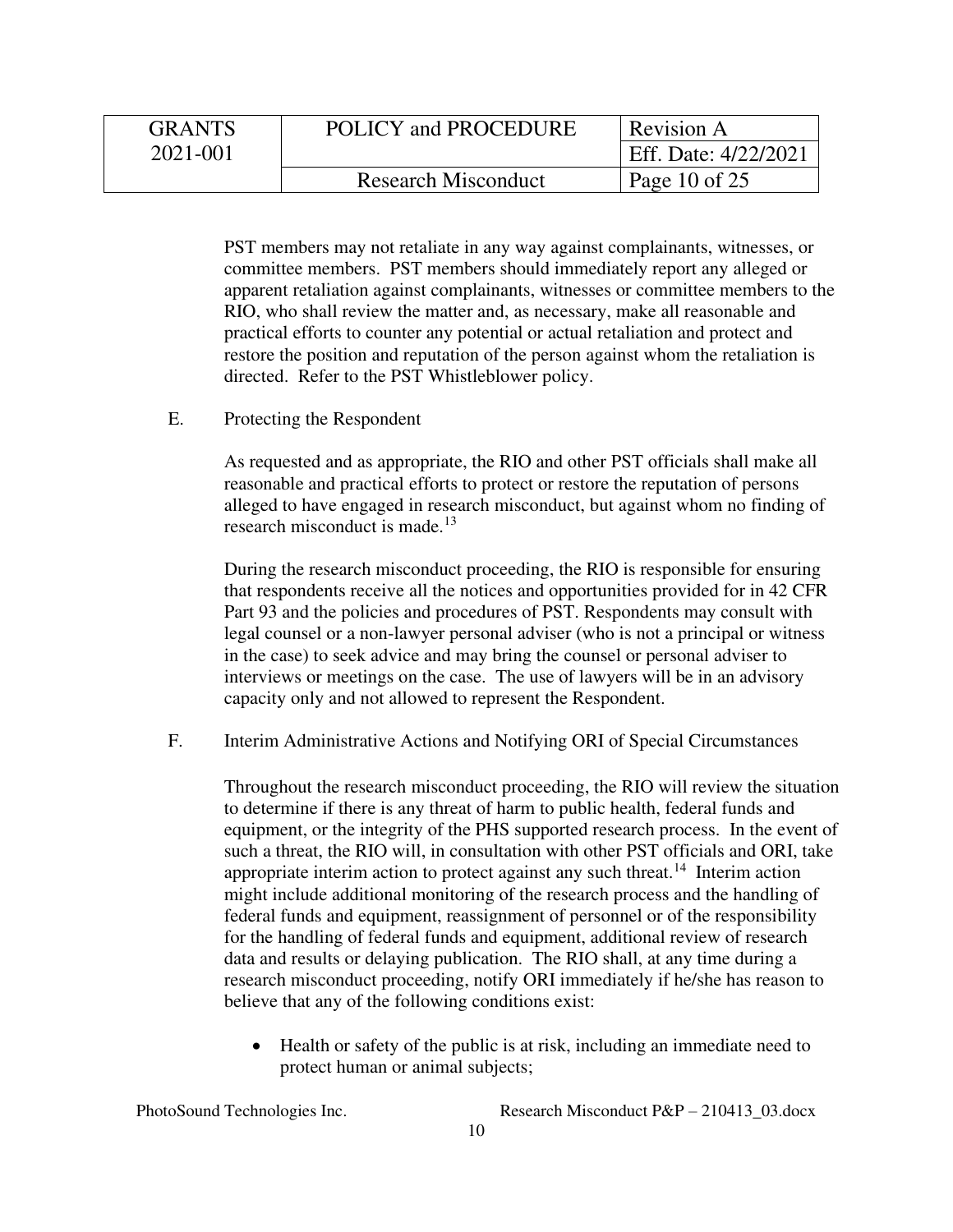| <b>GRANTS</b> | POLICY and PROCEDURE       | <b>Revision A</b>    |
|---------------|----------------------------|----------------------|
| 2021-001      |                            | Eff. Date: 4/22/2021 |
|               | <b>Research Misconduct</b> | Page 11 of 25        |

- HHS resources or interests are threatened;
- Research activities should be suspended;
- There is a reasonable indication of possible violations of civil or criminal law;
- Federal action is required to protect the interests of those involved in the research misconduct proceeding;
- The research misconduct proceeding may be made public prematurely and HHS action may be necessary to safeguard evidence and protect the rights of those involved; or
- <span id="page-10-1"></span><span id="page-10-0"></span>• The research community or public should be informed.<sup>15</sup>

#### **V. Conducting the Assessment and Inquiry**

A. Assessment of Allegations

 Upon receiving an allegation of research misconduct, the RIO will immediately assess the allegation to determine whether it is sufficiently credible and specific so that potential evidence of research misconduct may be identified, whether it is within the jurisdictional criteria of 42 CFR § 93.102(b), and whether the allegation falls within the definition of research misconduct in 42 CFR  $\S$  93.103.<sup>16</sup> An inquiry must be conducted if these criteria are met.

 The assessment period should be brief, preferably concluded within a week. In conducting the assessment, the RIO need not interview the complainant, respondent, or other witnesses, or gather data beyond any that may have been submitted with the allegation, except as necessary to determine whether the allegation is sufficiently credible and specific so that potential evidence of research misconduct may be identified. The RIO shall, on or before the date on which the respondent is notified of the allegation, obtain custody of, inventory, and sequester all research records and evidence needed to conduct the research misconduct proceeding, as provided in paragraph C. of this section.

<span id="page-10-2"></span>B. Initiation and Purpose of the Inquiry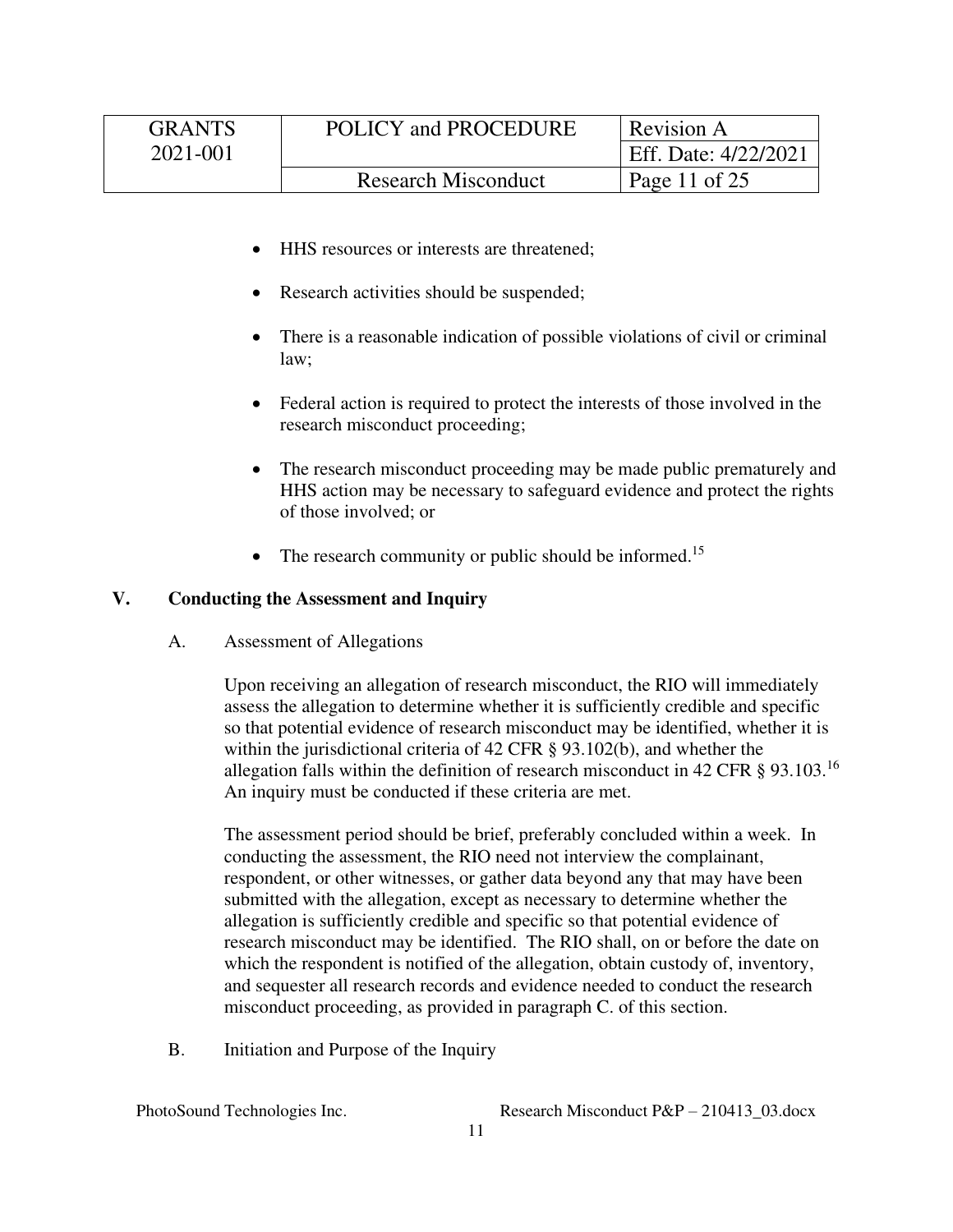| <b>GRANTS</b> | POLICY and PROCEDURE       | <b>Revision A</b>    |
|---------------|----------------------------|----------------------|
| 2021-001      |                            | Eff. Date: 4/22/2021 |
|               | <b>Research Misconduct</b> | Page 12 of 25        |

 If the RIO determines that the criteria for an inquiry are met, he or she will immediately initiate the inquiry process. The purpose of the inquiry is to conduct an initial review of the available evidence to determine whether to conduct an investigation. An inquiry does not require a full review of all the evidence related to the allegation. $17$ 

C. Notice to Respondent; Sequestration of Research Records

<span id="page-11-0"></span> At the time of or before beginning an inquiry, the RIO must make a good faith effort to notify the respondent in writing, if the respondent is known. If the inquiry subsequently identifies additional respondents, they must be notified in writing. On or before the date on which the respondent is notified, or the inquiry begins, whichever is earlier, the RIO must take all reasonable and practical steps to obtain custody of all the research records and evidence needed to conduct the research misconduct proceeding, inventory the records and evidence and sequester them in a secure manner, except that where the research records or evidence encompass scientific instruments shared by a number of users, custody may be limited to copies of the data or evidence on such instruments, so long as those copies are substantially equivalent to the evidentiary value of the instruments.<sup>18</sup> The RIO may consult with ORI for advice and assistance in this regard.

D. Appointment of the Inquiry Committee

<span id="page-11-1"></span>The RIO, in consultation with other PST officials as appropriate, will appoint an inquiry person, or an inquiry committee and committee chair, as soon after the initiation of the inquiry as is practical. The inquiry committee must consist of individuals who do not have unresolved personal, professional, or financial conflicts of interest with those involved with the inquiry and should include individuals with the appropriate scientific expertise to evaluate the evidence and issues related to the allegation, interview the principals and key witnesses, and conduct the inquiry.<sup>19</sup> The respondent should be given the opportunity to assess the possibility of a conflict of interest with the committee members.

E. Charge to the Committee and First Meeting

<span id="page-11-2"></span>The RIO will prepare a charge for the inquiry committee that: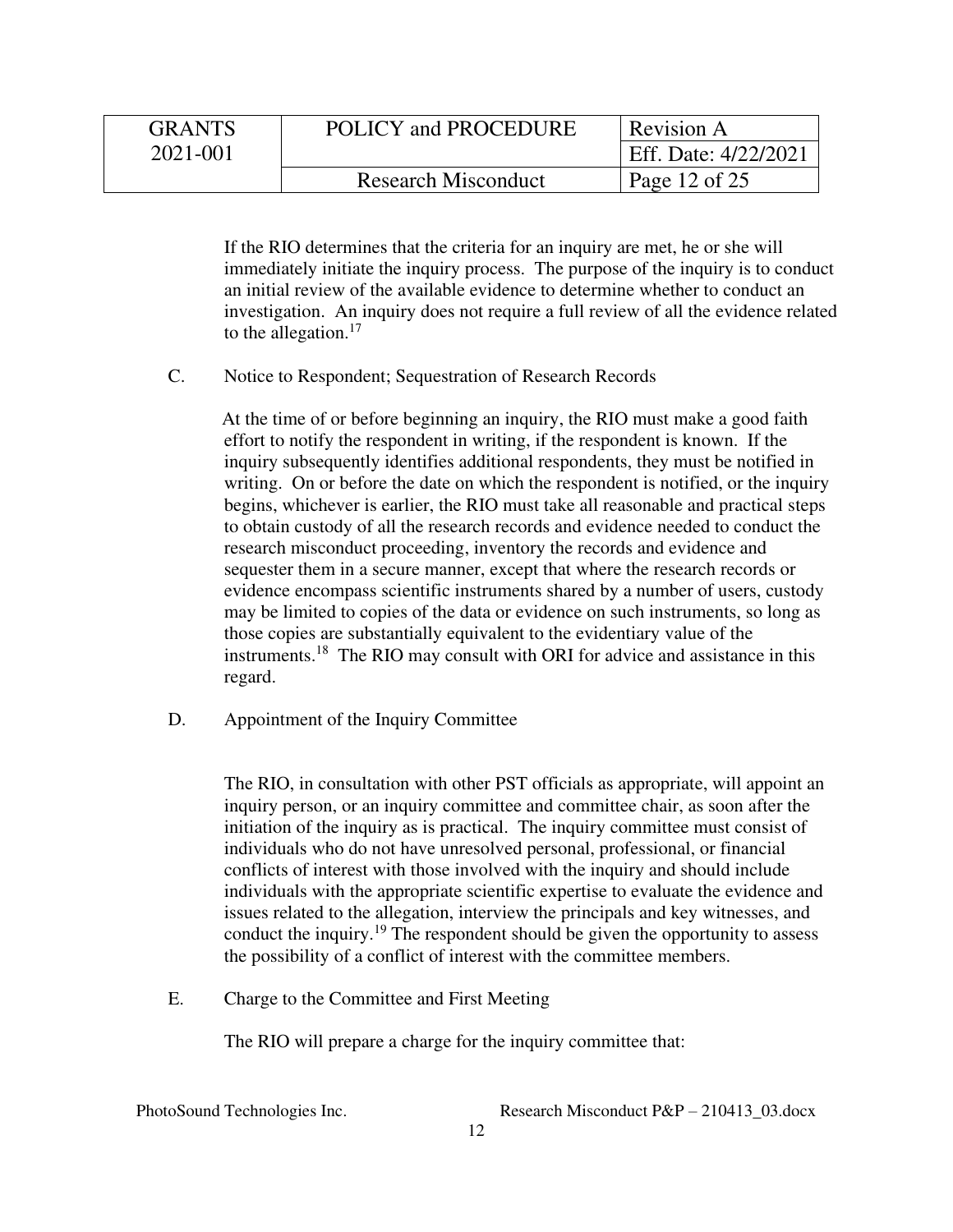| <b>GRANTS</b> | POLICY and PROCEDURE       | <b>Revision A</b>    |
|---------------|----------------------------|----------------------|
| 2021-001      |                            | Eff. Date: 4/22/2021 |
|               | <b>Research Misconduct</b> | Page 13 of 25        |

- Sets forth the time for completion of the inquiry;
- Describes the allegations and any related issues identified during the allegation assessment;
- States that the purpose of the inquiry is to conduct an initial review of the evidence, including the testimony of the respondent, complainant and key witnesses, to determine whether an investigation is warranted, not to determine whether research misconduct definitely occurred or who was responsible;
- States that an investigation is warranted if the committee determines: (1) there is a reasonable basis for concluding that the allegation falls within the definition of research misconduct and is within the jurisdictional criteria of 42 CFR § 93.102(b); and, (2) the allegation may have substance, based on the committee's review during the inquiry.
- Informs the inquiry committee that they are responsible for preparing or directing the preparation of a written report of the inquiry that meets the requirements of this policy and 42 CFR § 93.309(a).

At the committee's first meeting, the RIO will review the charge with the committee, discuss the allegations, any related issues, and the appropriate procedures for conducting the inquiry, assist the committee with organizing plans for the inquiry, and answer any questions raised by the committee. The RIO will be present or available throughout the inquiry to advise the committee as needed.

F. Inquiry Process

<span id="page-12-0"></span>The inquiry committee will normally interview the complainant, the respondent, and key witnesses as well as examining relevant research records and materials. Then the inquiry committee will evaluate the evidence, including the testimony obtained during the inquiry. After consultation with the RIO, the committee members will decide whether an investigation is warranted based on the criteria in this policy and 42 CFR § 93.307(d). The scope of the inquiry is not required to and does not normally include deciding whether misconduct definitely occurred, determining definitely who committed the research misconduct or conducting exhaustive interviews and analyses. However, if a legally sufficient admission of research misconduct is made by the respondent, misconduct may be determined at the inquiry stage if all relevant issues are resolved. In that case, PST shall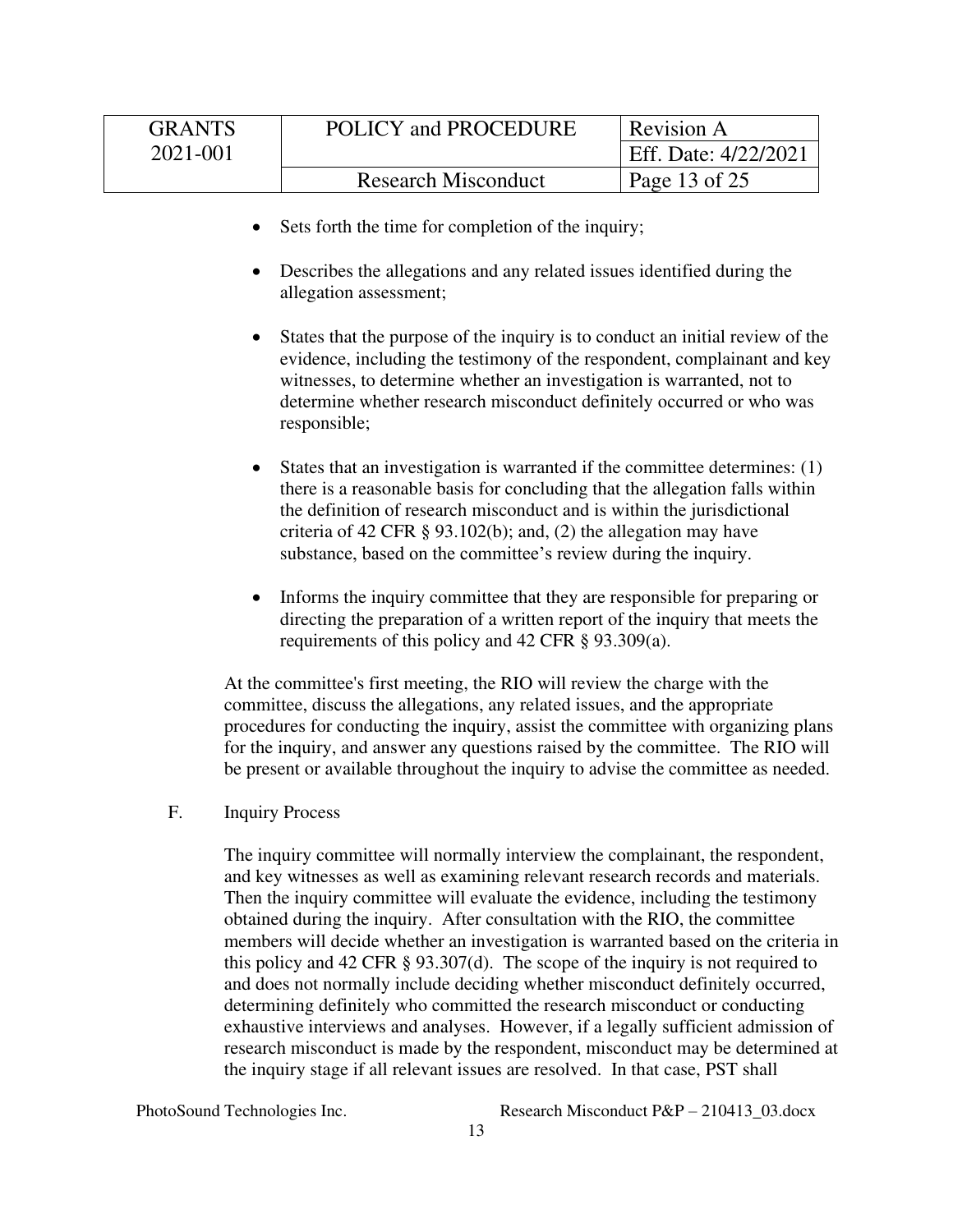| <b>GRANTS</b> | POLICY and PROCEDURE       | Revision A           |
|---------------|----------------------------|----------------------|
| $2021 - 001$  |                            | Eff. Date: 4/22/2021 |
|               | <b>Research Misconduct</b> | Page 14 of 25        |

promptly consult with ORI to determine the next steps that should be taken. See Section IX.

## G. Time for Completion

<span id="page-13-0"></span>The inquiry, including preparation of the final inquiry report and the decision of the DO on whether an investigation is warranted, must be completed within 60 calendar days of initiation of the inquiry, unless the RIO determines that circumstances clearly warrant a longer period. If the RIO approves an extension, the inquiry record must include documentation of the reasons for exceeding the 60-day period. $20$ 

# **VI. The Inquiry Report**

# A. Elements of the Inquiry Report

<span id="page-13-2"></span><span id="page-13-1"></span>A written inquiry report must be prepared that includes the following information: (1) the name and position of the respondent; (2) a description of the allegations of research misconduct; (3) the PHS support, including, for example, grant numbers, grant applications, contracts and publications listing PHS support; (4) the basis for recommending or not recommending that the allegations warrant an investigation; (5) any comments on the draft report by the respondent or complainant<sup>21</sup>; (6) the names and titles of the committee members and experts who conducted the inquiry; (7) a summary of the inquiry process used; (8) a list of the research records reviewed; (9) summaries of any interviews; and (10) whether any other actions should be taken if an investigation is not recommended.

A PST counsel should review the report for legal sufficiency. Modifications should be made as appropriate in consultation with the RIO and the inquiry committee.

B. Notification to the Respondent and Opportunity to Comment

<span id="page-13-3"></span>The RIO shall notify the respondent whether the inquiry found an investigation to be warranted, include a copy of the draft inquiry report for comment within 10 days, and include a copy of or refer to 42 CFR Part 93 and PST's policies and procedures on research misconduct.<sup>22</sup>

Any comments that are submitted by the respondent or complainant will be attached to the final inquiry report. Based on the comments, the inquiry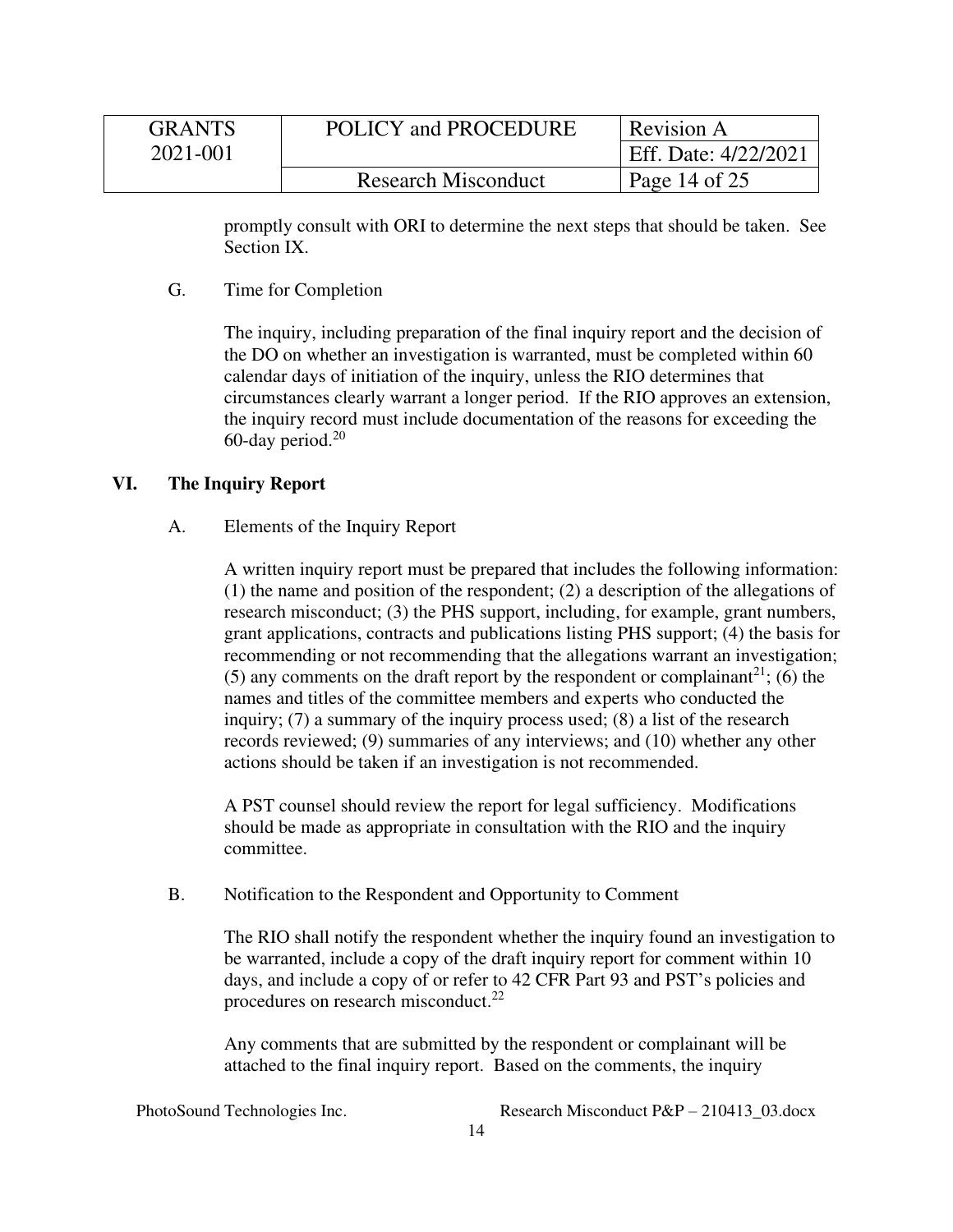| <b>GRANTS</b> | POLICY and PROCEDURE       | <b>Revision A</b>    |
|---------------|----------------------------|----------------------|
| 2021-001      |                            | Eff. Date: 4/22/2021 |
|               | <b>Research Misconduct</b> | Page 15 of 25        |

committee may revise the draft report as appropriate and prepare it in final form. The committee will deliver the final report to the RIO.

- C. PST Decision and Notification
	- 1. Decision by Deciding Official

<span id="page-14-1"></span><span id="page-14-0"></span>The RIO will transmit the final inquiry report and any comments to the DO, who will determine in writing whether an investigation is warranted. The inquiry is completed when the DO makes this determination.

2. Notification to ORI

<span id="page-14-2"></span>Within 30 calendar days of the DO's decision that an investigation is warranted, the RIO will provide ORI with the DO's written decision and a copy of the inquiry report. The RIO will also notify those PST officials who need to know of the DO's decision. The RIO must provide the following information to ORI upon request: (1) the PST policies and procedures under which the inquiry was conducted; (2) the research records and evidence reviewed, transcripts or recordings of any interviews, and copies of all relevant documents; and (3) the charges to be considered in the investigation.<sup>23</sup>

3. Documentation of Decision Not to Investigate

<span id="page-14-4"></span><span id="page-14-3"></span>If the DO decides that an investigation is not warranted, the RIO shall secure and maintain for 7 years after the termination of the inquiry sufficiently detailed documentation of the inquiry to permit a later assessment by ORI of the reasons why an investigation was not conducted. These documents must be provided to ORI or other authorized HHS personnel upon request.

#### **VII. Conducting the Investigation**

A. Initiation and Purpose

<span id="page-14-5"></span> The investigation must begin within 30 calendar days after the determination by the DO that an investigation is warranted.<sup>24</sup> The purpose of the investigation is to develop a factual record by exploring the allegations in detail and examining the evidence in depth, leading to recommended findings on whether research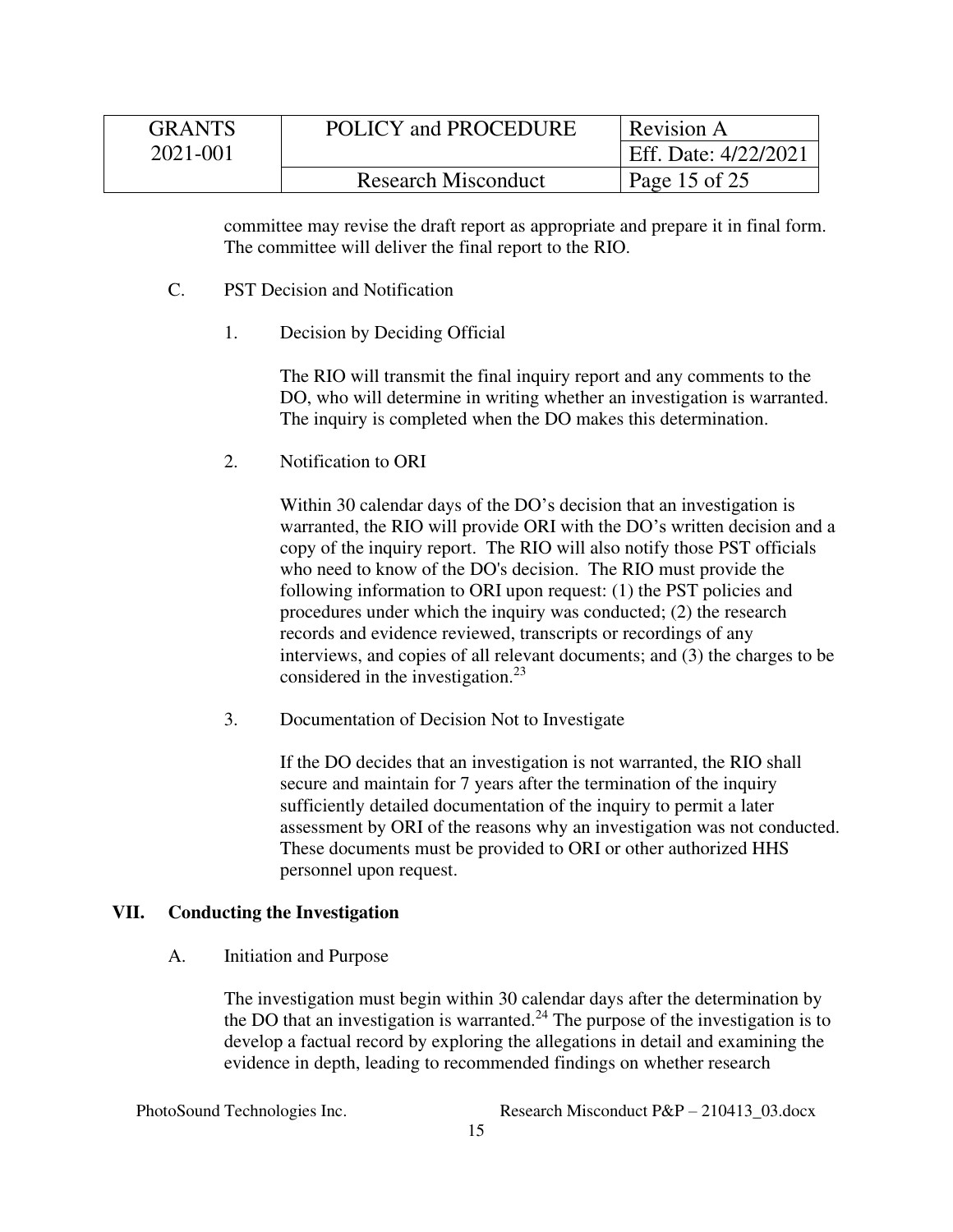| <b>GRANTS</b> | POLICY and PROCEDURE       | Revision A           |
|---------------|----------------------------|----------------------|
| 2021-001      |                            | Eff. Date: 4/22/2021 |
|               | <b>Research Misconduct</b> | Page 16 of 25        |

misconduct has been committed, by whom, and to what extent. The investigation will also determine whether there are additional instances of possible research misconduct that would justify broadening the scope beyond the initial allegations. This is particularly important where the alleged research misconduct involves clinical trials or potential harm to human subjects or the general public or if it affects research that forms the basis for public policy, clinical practice, or public health practice. Under 42 CFR § 93.313 the findings of the investigation must be set forth in an investigation report.

#### B. Notifying ORI and Respondent; Sequestration of Research Records

<span id="page-15-0"></span>On or before the date on which the investigation begins, the RIO must: (1) notify the ORI Director of the decision to begin the investigation and provide ORI a copy of the inquiry report; and (2) notify the respondent in writing of the allegations to be investigated. The RIO must also give the respondent written notice of any new allegations of research misconduct within a reasonable amount of time of deciding to pursue allegations not addressed during the inquiry or in the initial notice of the investigation. $25$ 

The RIO will, prior to notifying respondent of the allegations, take all reasonable and practical steps to obtain custody of and sequester in a secure manner all research records and evidence needed to conduct the research misconduct proceeding that were not previously sequestered during the inquiry. The need for additional sequestration of records for the investigation may occur for any number of reasons, including PST's decision to investigate additional allegations not considered during the inquiry stage or the identification of records during the inquiry process that had not been previously secured. The procedures to be followed for sequestration during the investigation are the same procedures that apply during the inquiry.<sup>26</sup>

C. Appointment of the Investigation Person or Committee

<span id="page-15-1"></span>The RIO, in consultation with other PST officials as appropriate, will appoint an investigation person or committee and the committee chair as soon after the beginning of the investigation as is practical. The investigation committee must consist of individuals who do not have unresolved personal, professional, or financial conflicts of interest with those involved with the investigation and should include individuals with the appropriate scientific expertise to evaluate the evidence and issues related to the allegation, interview the respondent and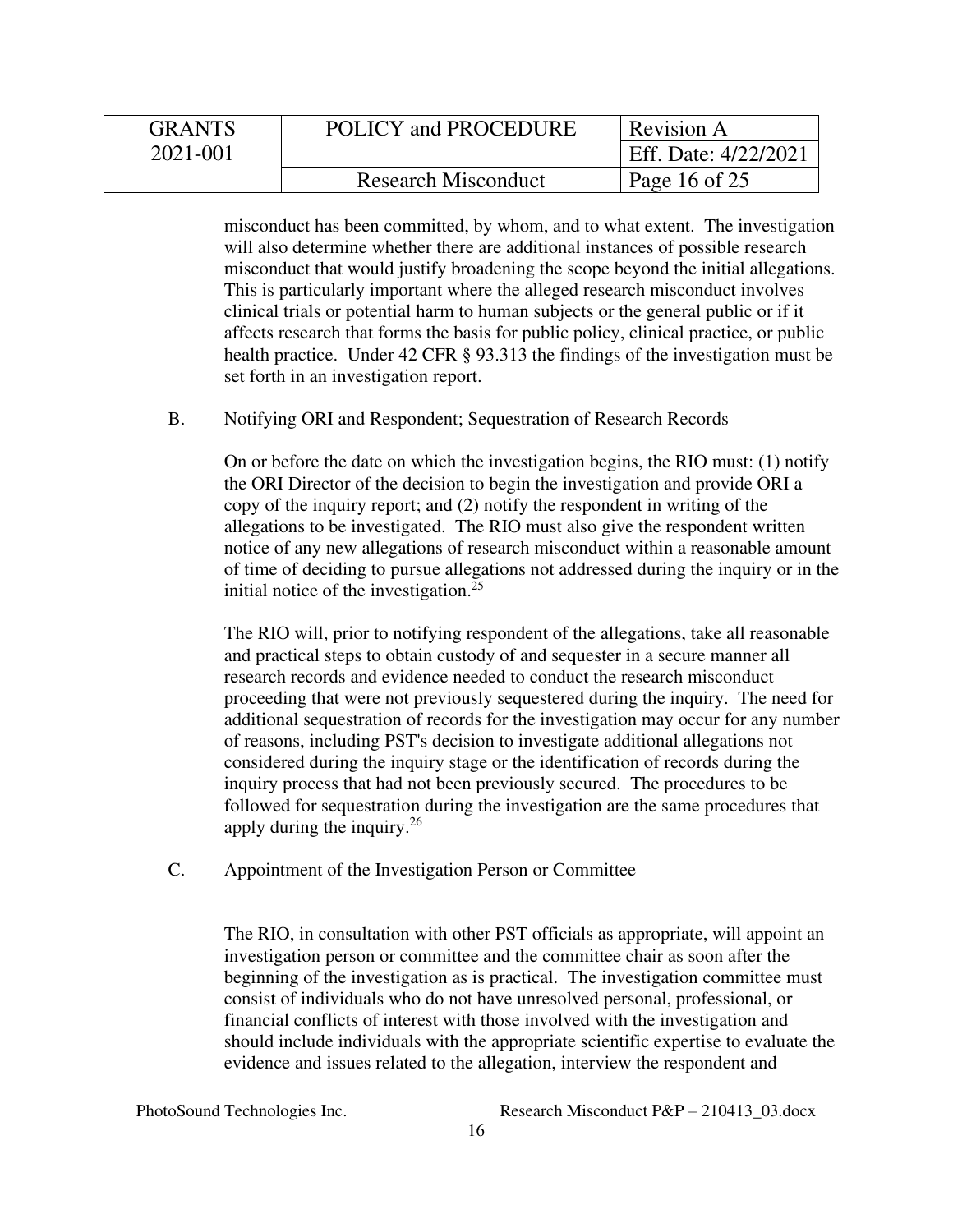| <b>GRANTS</b> | <b>POLICY and PROCEDURE</b> | Revision A           |
|---------------|-----------------------------|----------------------|
| 2021-001      |                             | Eff. Date: 4/22/2021 |
|               | <b>Research Misconduct</b>  | Page 17 of 25        |

complainant and conduct the investigation. Individuals appointed to the investigation committee may also have served on the inquiry committee. The respondent should be given the opportunity to assess the possibility of a conflict of interest with the committee members.

- D. Charge to the Committee and the First Meeting
	- 1. Charge to the Committee

The RIO will define the subject matter of the investigation in a written charge to the committee that:

- <span id="page-16-1"></span><span id="page-16-0"></span>• Describes the allegations and related issues identified during the inquiry;
- Identifies the respondent;
- Informs the committee that it must conduct the investigation as prescribed in paragraph E. of this section;
- Defines research misconduct;
- Informs the committee that it must evaluate the evidence and testimony to determine whether, based on a preponderance of the evidence, research misconduct occurred and, if so, the type and extent of it and who was responsible;
- Informs the committee that in order to determine that the respondent committed research misconduct it must find that a preponderance of the evidence establishes that: (1) research misconduct, as defined in this policy, occurred (respondent has the burden of proving by a preponderance of the evidence any affirmative defenses raised, including honest error or a difference of opinion); (2) the research misconduct is a significant departure from accepted practices of the relevant research community; and (3) the respondent committed the research misconduct intentionally, knowingly, or recklessly; and
- Informs the committee that it must prepare or direct the preparation of a written investigation report that meets the requirements of this policy and 42 CFR § 93.313.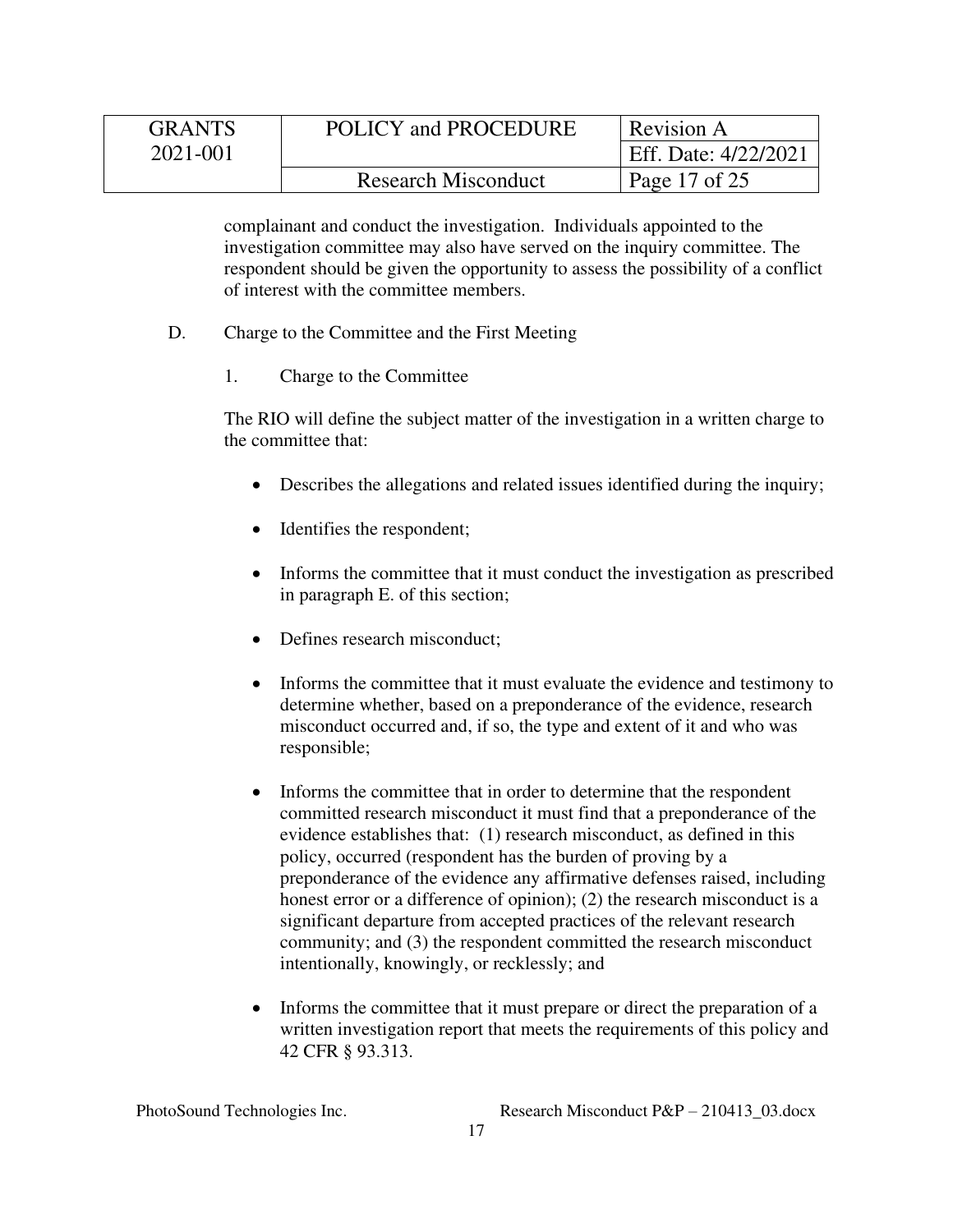| <b>GRANTS</b> | POLICY and PROCEDURE       | <b>Revision A</b>    |
|---------------|----------------------------|----------------------|
| 2021-001      |                            | Eff. Date: 4/22/2021 |
|               | <b>Research Misconduct</b> | Page 18 of 25        |

## <span id="page-17-0"></span>2. First Meeting

The RIO will convene the first meeting of the investigation committee to review the charge, the inquiry report, and the prescribed procedures and standards for the conduct of the investigation, including the necessity for confidentiality and for developing a specific investigation plan. The investigation committee will be provided with a copy of this statement of policy and procedures and 42 CFR Part 93. The RIO will be present or available throughout the investigation to advise the committee as needed.

## E. Investigation Process

The investigation committee and the RIO must:

- <span id="page-17-1"></span>• Use diligent efforts to ensure that the investigation is thorough and sufficiently documented and includes examination of all research records and evidence relevant to reaching a decision on the merits of each allegation;<sup>27</sup>
- Take reasonable steps to ensure an impartial and unbiased investigation to the maximum extent practical; $^{28}$
- Interview each respondent, complainant, and any other available person who has been reasonably identified as having information regarding any relevant aspects of the investigation, including witnesses identified by the respondent, and record or transcribe each interview, provide the recording or transcript to the interviewee for correction, and include the recording or transcript in the record of the investigation; $^{29}$  and
- Pursue diligently all significant issues and leads discovered that are determined relevant to the investigation, including any evidence of any additional instances of possible research misconduct, and continue the investigation to completion.<sup>30</sup>
- F. Time for Completion

<span id="page-17-2"></span>The investigation is to be completed within 120 days of beginning it, including conducting the investigation, preparing the report of findings, providing the draft report for comment and sending the final report to ORI. However, if the RIO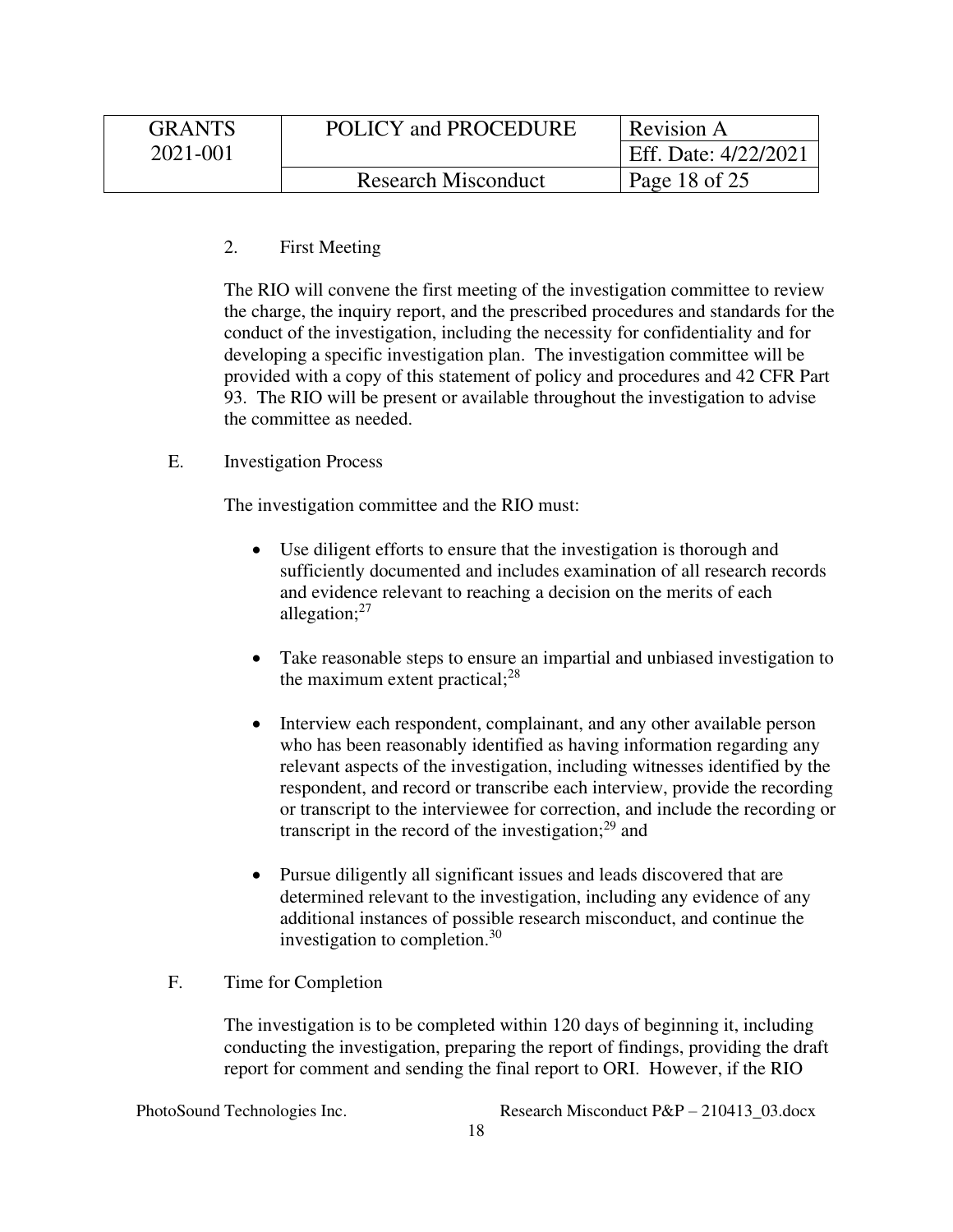| <b>GRANTS</b> | POLICY and PROCEDURE       | <b>Revision A</b>    |
|---------------|----------------------------|----------------------|
| 2021-001      |                            | Eff. Date: 4/22/2021 |
|               | <b>Research Misconduct</b> | Page 19 of 25        |

determines that the investigation will not be completed within this 120-day period, he/she will submit to ORI a written request for an extension, setting forth the reasons for the delay. The RIO will ensure that periodic progress reports are filed with ORI, if ORI grants the request for an extension and directs the filing of such reports.<sup>31</sup>

## **VIII. The Investigation Report**

A. Elements of the Investigation Report

<span id="page-18-0"></span>The investigation committee and the RIO are responsible for preparing a written draft report of the investigation that:

- <span id="page-18-1"></span>• Describes the nature of the allegation of research misconduct, including identification of the respondent;
- Describes and documents the PHS support, including, for example, the numbers of any grants that are involved, grant applications, contracts, and publications listing PHS support;
- Describes the specific allegations of research misconduct considered in the investigation;
- Includes the PST policies and procedures under which the investigation was conducted, unless those policies and procedures were provided to ORI previously;
- Identifies and summarizes the research records and evidence reviewed and identifies any evidence taken into custody but not reviewed; and
- Includes a statement of findings for each allegation of research misconduct identified during the investigation.<sup>32</sup> Each statement of findings must: (1) identify whether the research misconduct was falsification, fabrication, or plagiarism, and whether it was committed intentionally, knowingly, or recklessly; (2) summarize the facts and the analysis that support the conclusion and consider the merits of any reasonable explanation by the respondent, including any effort by respondent to establish by a preponderance of the evidence that he or she did not engage in research misconduct because of honest error or a difference of opinion; (3) identify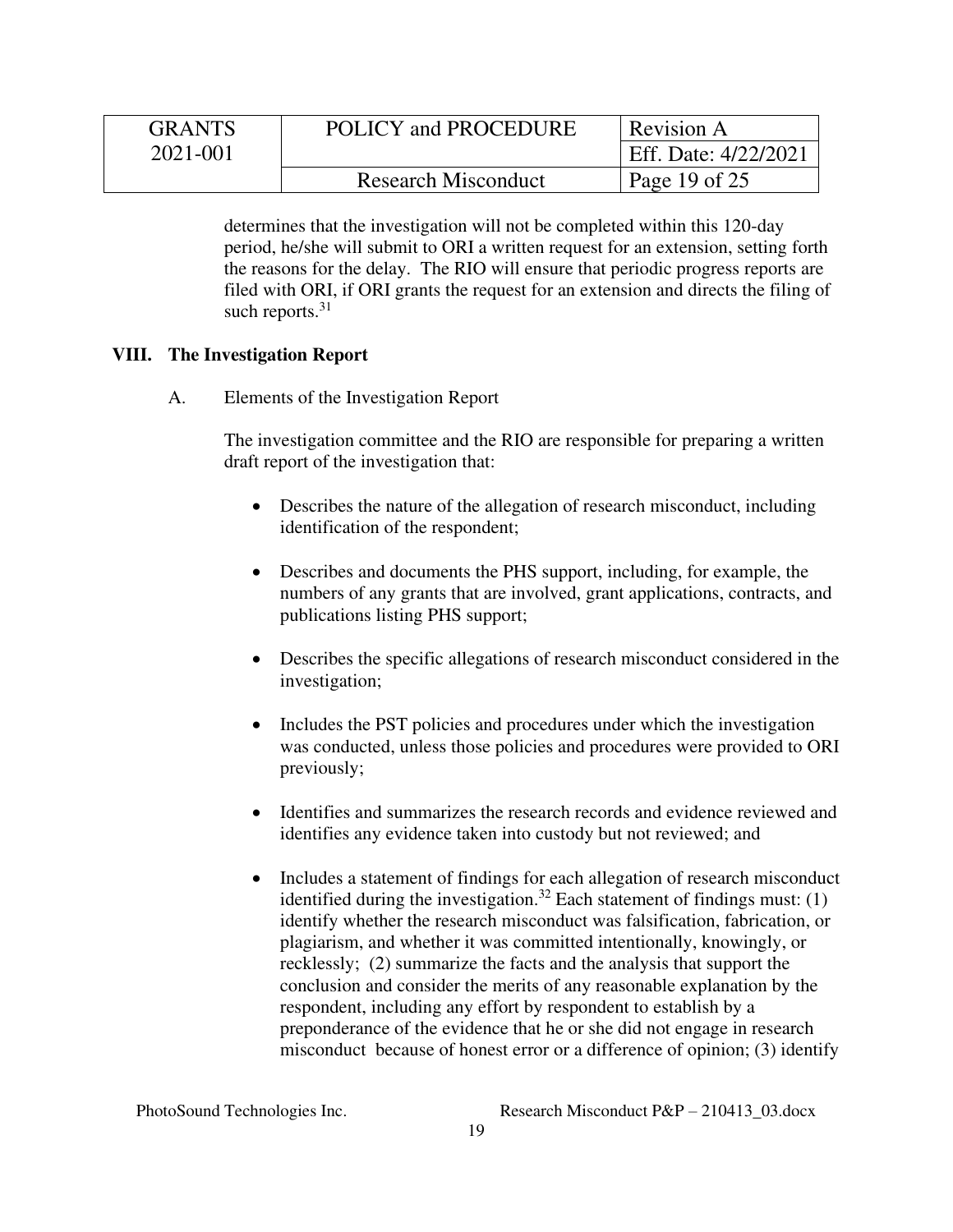| <b>GRANTS</b> | POLICY and PROCEDURE       | Revision A           |
|---------------|----------------------------|----------------------|
| 2021-001      |                            | Eff. Date: 4/22/2021 |
|               | <b>Research Misconduct</b> | Page 20 of 25        |

the specific PHS support; (4) identify whether any publications need correction or retraction; (5) identify the person(s) responsible for the misconduct; and (6) list any current support or known applications or proposals for support that the respondent has pending with non-PHS federal agencies.<sup>33</sup>

## B. Comments on the Draft Report and Access to Evidence

1. Respondent

<span id="page-19-1"></span><span id="page-19-0"></span>The RIO must give the respondent a copy of the draft investigation report for comment and, concurrently, a copy of, or supervised access to the evidence on which the report is based. The respondent will be allowed 30 days from the date he/she received the draft report to submit comments to the RIO. The respondent's comments must be included and considered in the final report. $34$ 

2. Complainant

<span id="page-19-2"></span>As a policy applicable to all cases or on a case-by-case basis, PST may provide the complainant a copy of the draft investigation report, or relevant portions of it, for comment. If PST chooses this option, the complainant's comments must be submitted within 30 days of the date on which he/she received the draft report and the comments must be included and considered in the final report. See 42 CFR §§ 93.312(b) and 93.313(g).]

3. Confidentiality

<span id="page-19-4"></span><span id="page-19-3"></span>In distributing the draft report, or portions thereof, to the respondent and (optionally) the complainant the RIO will inform the recipient of the confidentiality under which the draft report is made available and may establish reasonable conditions to ensure such confidentiality. For example, the RIO may require that the recipient sign a confidentiality agreement.

C. Decision by Deciding Official

The RIO will assist the investigation committee in finalizing the draft investigation report, including ensuring that the respondent's and (optionally) the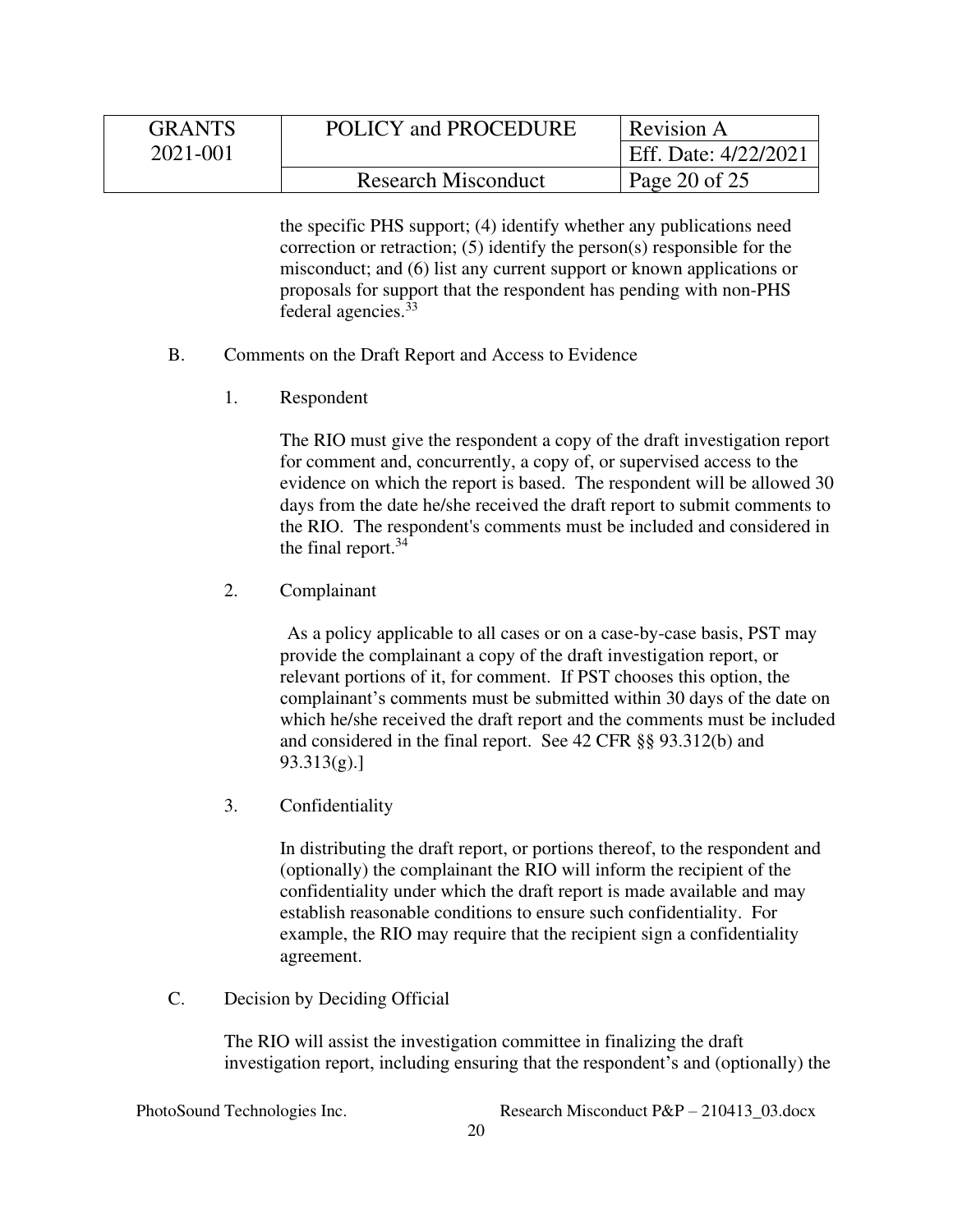| <b>GRANTS</b> | <b>POLICY and PROCEDURE</b> | Revision A           |
|---------------|-----------------------------|----------------------|
| 2021-001      |                             | Eff. Date: 4/22/2021 |
|               | <b>Research Misconduct</b>  | Page 21 of 25        |

complainant's comments are included and considered, and transmit the final investigation report to the DO, who will determine in writing: (1) whether PST accepts the investigation report, its findings, and the recommended PST actions; and (2) the applicable PST actions in response to the accepted findings of research misconduct. If this determination varies from the findings of the investigation committee, the DO will, as part of his/her written determination, explain in detail the basis for rendering a decision different from the findings of the investigation committee. Alternatively, the DO may return the report to the investigation committee with a request for further fact-finding or analysis.

When a final decision on the case has been reached, the RIO will normally notify both the respondent and the complainant in writing. After informing ORI, the DO will determine whether law enforcement agencies, professional societies, professional licensing boards, editors of journals in which falsified reports may have been published, collaborators of the respondent in the work, or other relevant parties should be notified of the outcome of the case. The RIO is responsible for ensuring compliance with all notification requirements of funding or sponsoring agencies.

D. Appeals

<span id="page-20-0"></span>PST's procedures may provide for an appeal by the respondent that could result in a reversal or modification of PST's findings of research misconduct. If such an appeal is provided for, it must be completed within 120 days of its filing, unless ORI finds good cause for an extension, based upon PST's written request for an extension that explains the need for the extension. If ORI grants an extension, it may direct the filing of periodic progress reports. 42 CFR § 93.314.

E. Notice to ORI of PST Findings and Actions

<span id="page-20-1"></span>Unless an extension has been granted, the RIO must, within the 120-day period for completing the investigation, or the 120-day period for completion of any appeal, submit the following to ORI: (1) a copy of the final investigation report with all attachments and any appeal; (2) a statement of whether PST accepts the findings of the investigation report, or the outcome of the appeal; (3) a statement of whether PST found misconduct and, if so, who committed the misconduct; and (4) a description of any pending or completed administrative actions against the respondent.<sup>35</sup>

F. Maintaining Records for Review by ORI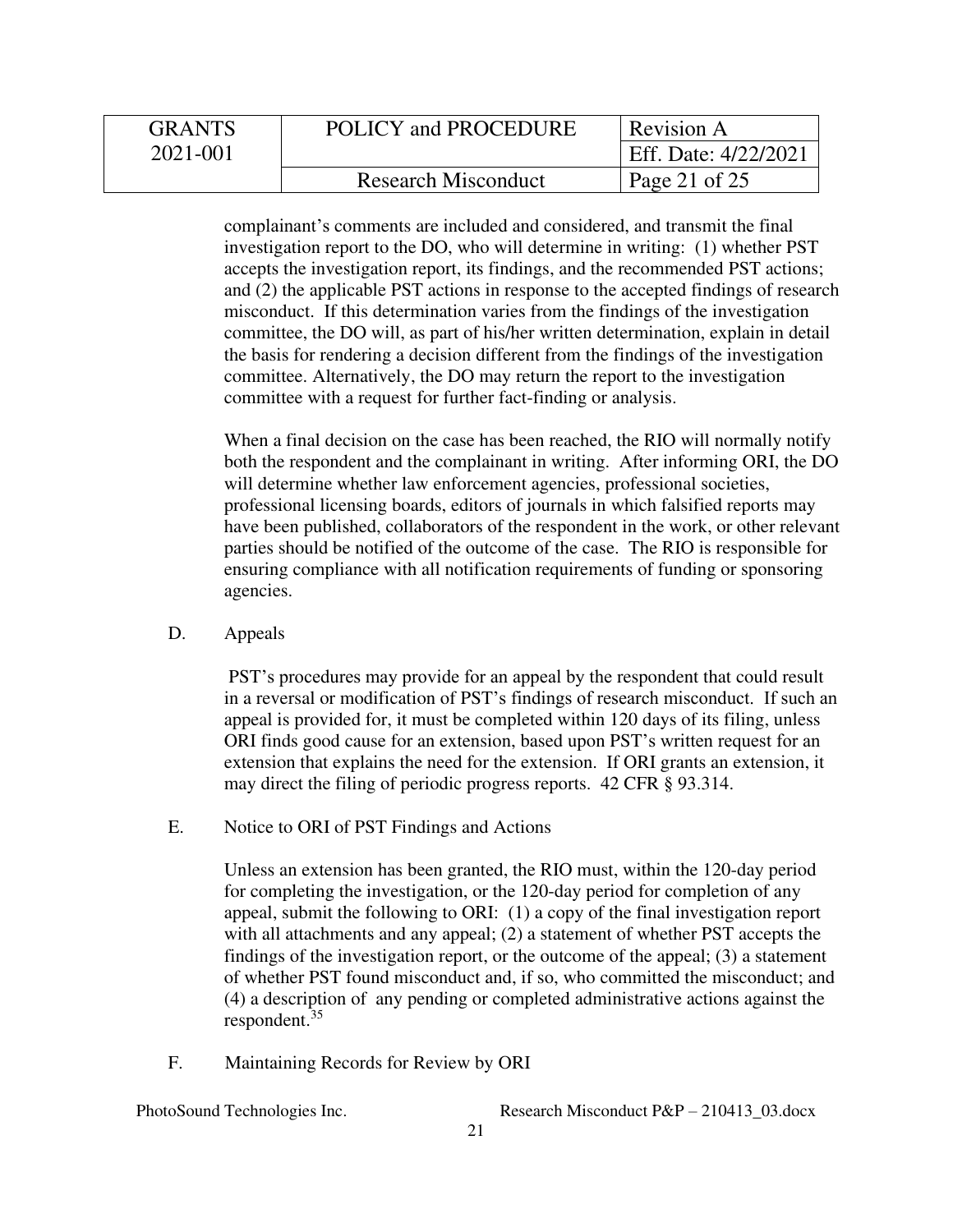| <b>GRANTS</b> | POLICY and PROCEDURE       | <b>Revision A</b>    |
|---------------|----------------------------|----------------------|
| 2021-001      |                            | Eff. Date: 4/22/2021 |
|               | <b>Research Misconduct</b> | Page 22 of 25        |

<span id="page-21-0"></span>The RIO must maintain and provide to ORI upon request "records of research misconduct proceedings" as that term is defined by 42 CFR § 93.317. Unless custody has been transferred to HHS or ORI has advised in writing that the records no longer need to be retained, records of research misconduct proceedings must be maintained in a secure manner for 7 years after completion of the proceeding or the completion of any PHS proceeding involving the research misconduct allegation.<sup>36</sup> The RIO is also responsible for providing any information, documentation, research records, evidence or clarification requested by ORI to carry out its review of an allegation of research misconduct or of PST's handling of such an allegation. $37$ 

# **IX. Completion of Cases; Reporting Premature Closures to ORI**

Generally, all inquiries and investigations will be carried through to completion and all significant issues will be pursued diligently. The RIO must notify ORI in advance if there are plans to close a case at the inquiry, investigation, or appeal stage on the basis that respondent has admitted guilt, a settlement with the respondent has been reached, or for any other reason, except: (1) closing of a case at the inquiry stage on the basis that an investigation is not warranted; or (2) a finding of no misconduct at the investigation stage, which must be reported to ORI, as prescribed in this policy and 42 CFR § 93.315.<sup>38</sup>

# **X. PST Administrative Actions**

If the DO determines that research misconduct is substantiated by the findings, he or she will decide on the appropriate actions to be taken, after consultation with the RIO. The administrative actions may include:

- <span id="page-21-1"></span>• Withdrawal or correction of all pending or published abstracts and papers emanating from the research where research misconduct was found;
- Removal of the responsible person from the particular project, letter of reprimand, special monitoring of future work, probation, suspension, salary reduction, or initiation of steps leading to possible rank reduction or termination of employment;
- Restitution of funds to the grantor agency as appropriate; and
- Other action appropriate to the research misconduct.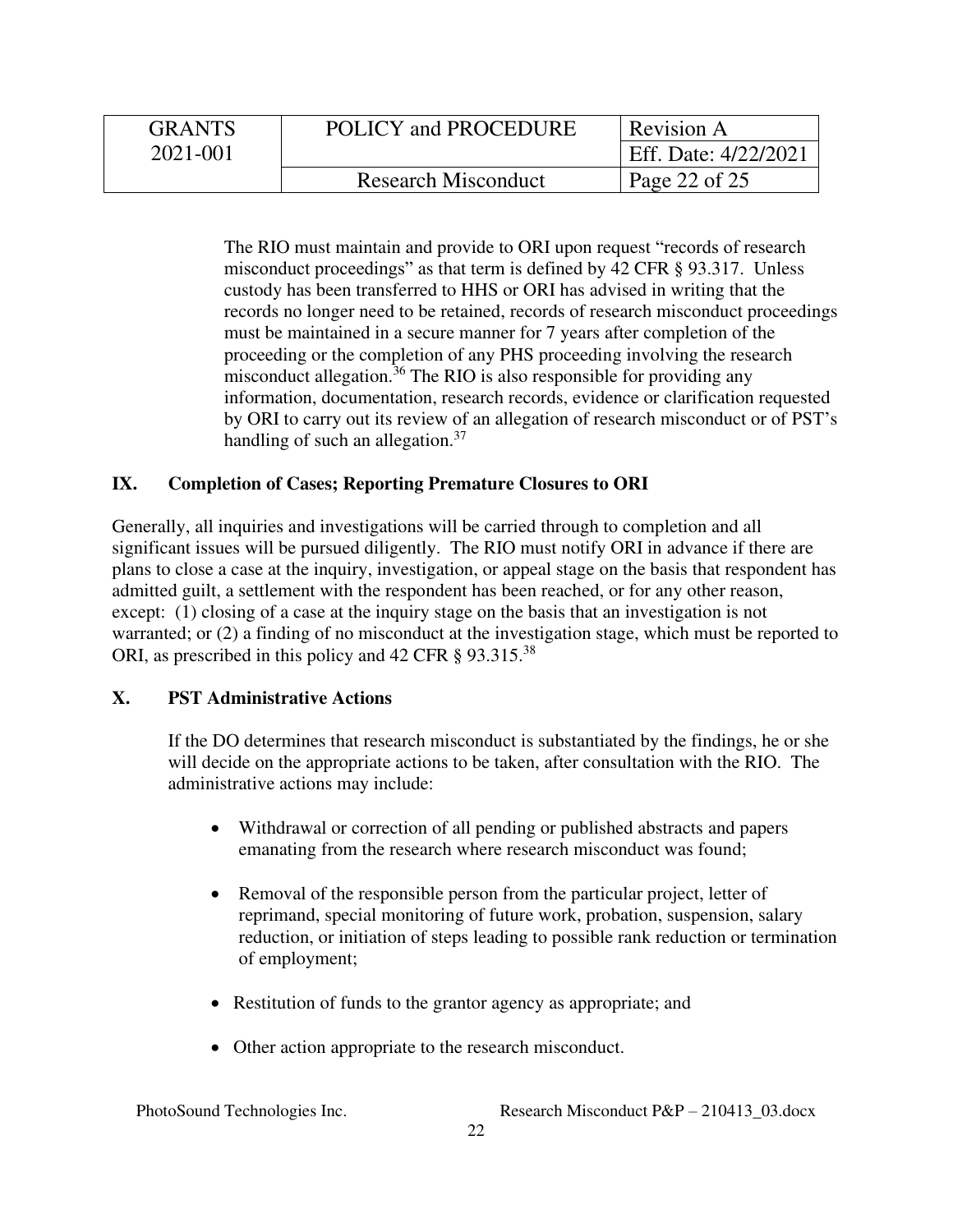| GRANTS   | POLICY and PROCEDURE       | <b>Revision A</b>    |
|----------|----------------------------|----------------------|
| 2021-001 |                            | Eff. Date: 4/22/2021 |
|          | <b>Research Misconduct</b> | Page 23 of 25        |

## **XI. Other Considerations**

A. Termination or Resignation Prior to Completing Inquiry or Investigation

<span id="page-22-1"></span><span id="page-22-0"></span>The termination of the respondent's PST employment, by resignation or otherwise, before or after an allegation of possible research misconduct has been reported, will not preclude or terminate the research misconduct proceeding or otherwise limit any of PST's responsibilities under 42 CFR Part 93 .

If the respondent, without admitting to the misconduct, elects to resign his or her position after PST receives an allegation of research misconduct, the assessment of the allegation will proceed, as well as the inquiry and investigation, as appropriate based on the outcome of the preceding steps. If the respondent refuses to participate in the process after resignation, the RIO and any inquiry or investigation committee will use their best efforts to reach a conclusion concerning the allegations, noting in the report the respondent's failure to cooperate and its effect on the evidence.

B. Restoration of the Respondent's Reputation

<span id="page-22-2"></span>Following a final finding of no research misconduct, including ORI concurrence where required by 42 CFR Part 93, the RIO must, at the request of the respondent, undertake all reasonable and practical efforts to restore the respondent's reputation.<sup>39</sup> Depending on the particular circumstances and the views of the respondent, the RIO should consider notifying those individuals aware of or involved in the investigation of the final outcome, publicizing the final outcome in any forum in which the allegation of research misconduct was previously publicized, and expunging all reference to the research misconduct allegation from the respondent's personnel file. Any PST actions to restore the respondent's reputation should first be approved by the DO.

C. Protection of the Complainant, Witnesses and Committee Members

<span id="page-22-3"></span>During the research misconduct proceeding and upon its completion, regardless of whether PST or ORI determines that research misconduct occurred, the RIO must undertake all reasonable and practical efforts to protect the position and reputation of, or to counter potential or actual retaliation against, any complainant who made allegations of research misconduct in good faith and of any witnesses and committee members who cooperate in good faith with the research misconduct proceeding.<sup>40</sup> The DO will determine, after consulting with the RIO, and with the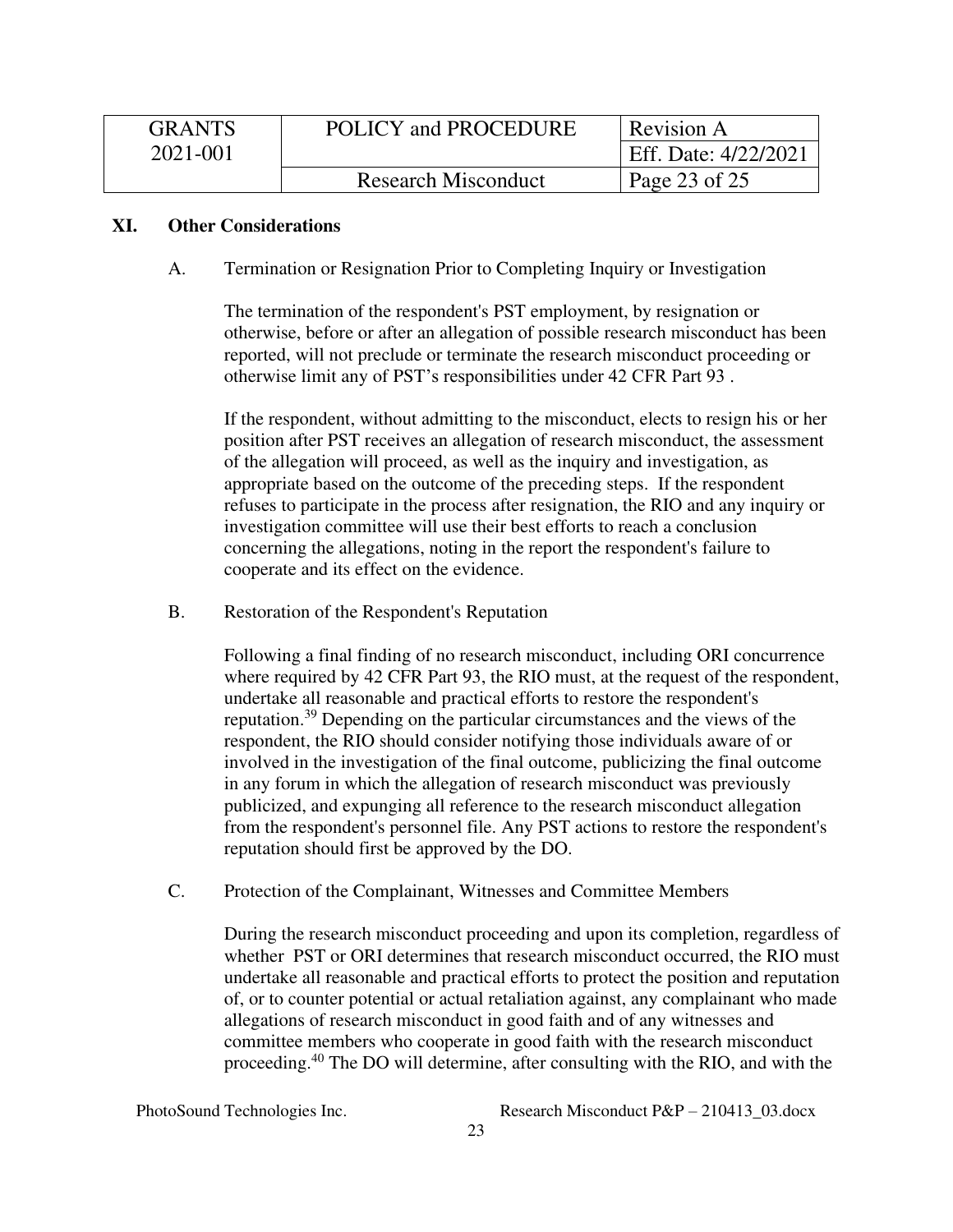| GRANTS   | POLICY and PROCEDURE       | <b>Revision A</b>    |
|----------|----------------------------|----------------------|
| 2021-001 |                            | Eff. Date: 4/22/2021 |
|          | <b>Research Misconduct</b> | Page 24 of 25        |

complainant, witnesses, or committee members, respectively, what steps, if any, are needed to restore their respective positions or reputations or to counter potential or actual retaliation against them. The RIO is responsible for implementing any steps the DO approves.

D. Allegations Not Made in Good Faith

<span id="page-23-0"></span>If relevant, the DO will determine whether the complainant's allegations of research misconduct were made in good faith, or whether a witness or committee member acted in good faith. If the DO determines that there was an absence of good faith he/she will determine whether any administrative action should be taken against the person who failed to act in good faith.

NOTES:

 42 CFR § 93.214 42 CFR § 93.102 42 CFR § 93.310 (g) 42 CFR §§ 93.304(c), 93.307(b) 42 CFR §§ 93.304(e), 93.307(f) 42 CFR § 308(a) 42 CFR § 310(c) 42 CFR § 310(g) <sup>9</sup> 42 CFR § 310(g) 42 CFR §§ 93.304(f), 93.312(a) 42 CFR § 93.316 42 CFR § 93.309(c) 42 CFR § 93.304(k) 42 CFR § 93.304(h) 42 CFR § 93.318 42 CFR § 93.307(a) 42 CFR § 93.307(c) 42 CFR §§ 93.305, 93.307(b) 42 CFR § 93.304(b) 42 CFR § 93.307(g) 42 CFR § 93.309 (a) 42 CFR § 93.308(a) 42 CFR § 93.309(a) and (b) 42 CFR § 93.310(a) 42 CFR § 93.310(b) and (c) 42 CFR § 93.310(d) 42 CFR § 93.310(e) 42 CFR § 93.310(f) 42 CFR § 93.310(g)